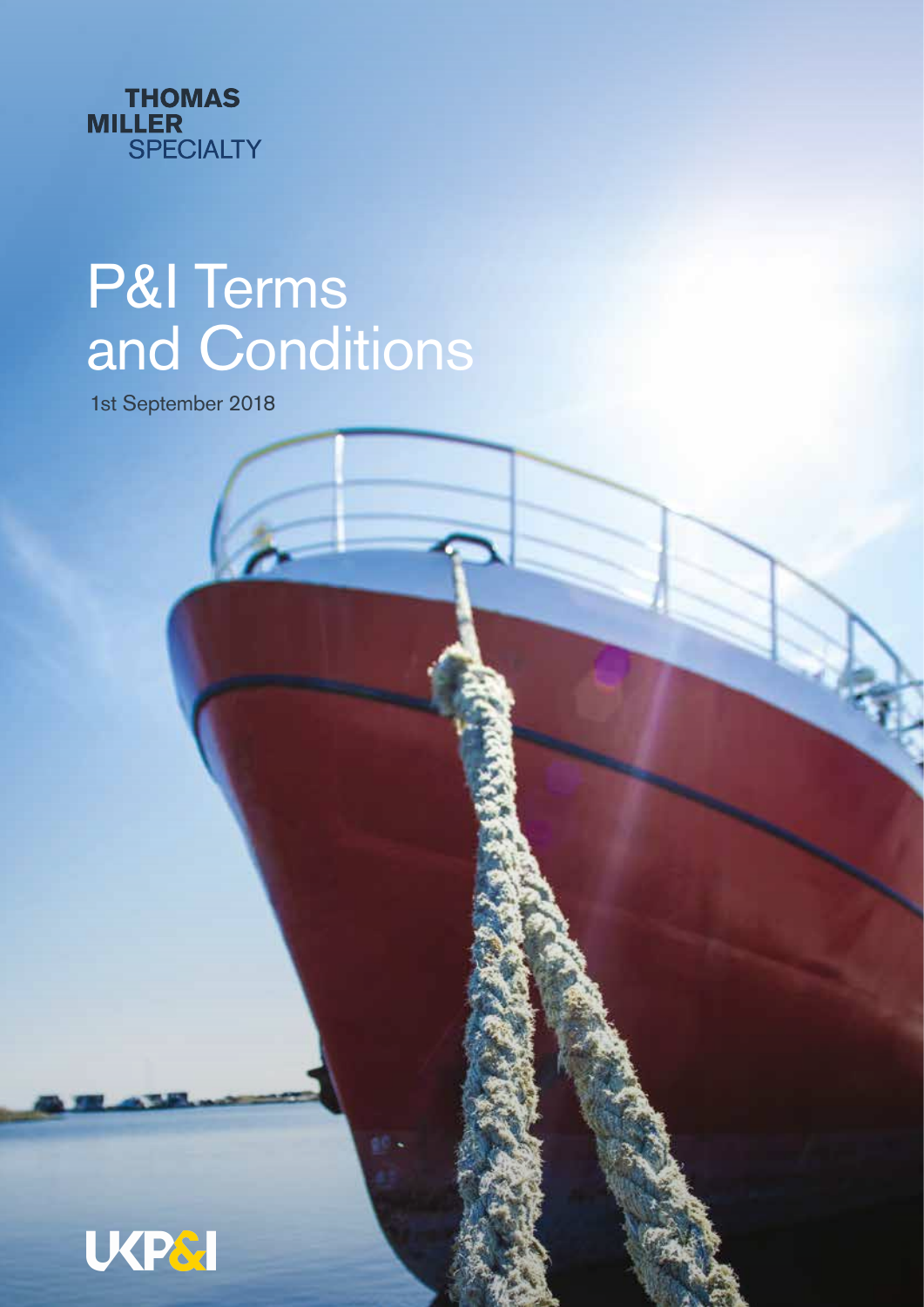Thomas Miller Specialty - leading global insurance and related risk management services across a number of sectors including marine and aviation.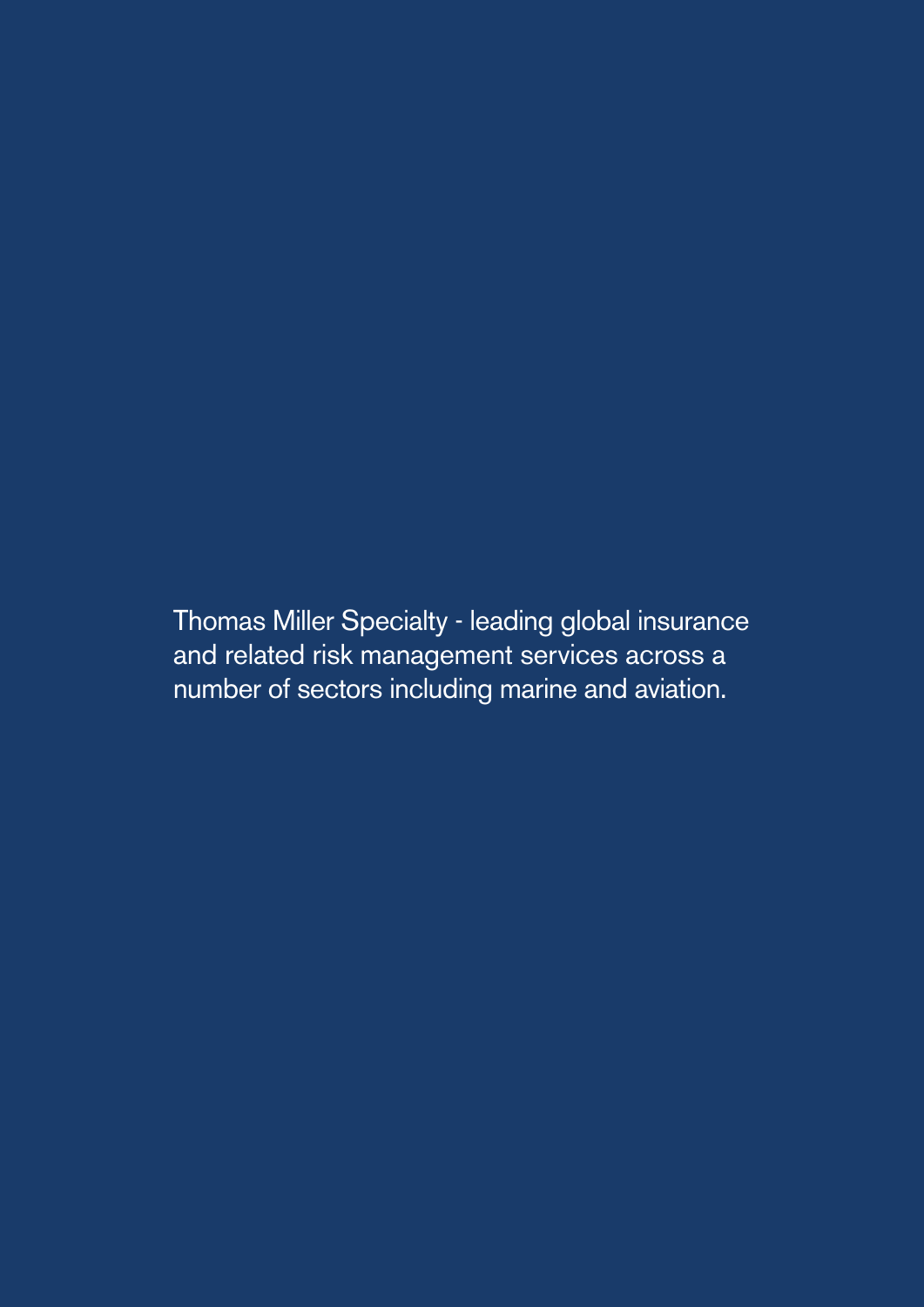# **Contents**

# Part I: Scope of insurance 1

|     | <b>Part II: Risks covered</b>                                         | 1              |
|-----|-----------------------------------------------------------------------|----------------|
| 1.  | Liabilities for Crew members                                          | 1              |
| 2.  | Liabilities for persons other than Crew and Passengers                | $\overline{2}$ |
| З.  | Liabilities for Passengers                                            | $\overline{2}$ |
| 4.  | Liabilities in respect of stowaways, refugees or persons saved at sea | 3              |
| 5.  | Diversion expenses                                                    | З              |
| 6.  | Liabilities for life salvage                                          | 3              |
| 7.  | Quarantine expenses                                                   | 3              |
| 8.  | Liabilities for collision                                             | 3              |
| 9.  | Liabilities for non contact damage to other ships                     | 4              |
|     | 10. Liabilities for damage to the property of third parties           | 4              |
|     | 11. Liabilities for Wreck Removal                                     | 4              |
|     | 12. Liabilities for pollution                                         | 5              |
|     | 13. Special compensation for salvors                                  | 5              |
|     | 14. Towage liabilities                                                | 5              |
|     | 15. Liabilities in respect of Cargo                                   | 6              |
|     | 16. Unrecoverable general average                                     | 7              |
|     | 17. Excess general average                                            | 7              |
|     | 18. Fines and penalties                                               | 8              |
|     | 19. Sue and labour and legal expenses                                 | 8              |
|     | Part II (A): Additional covers                                        | 9              |
|     | 20. Legal services and defence cover                                  | 9              |
|     | 21. Specialist Operations                                             | 10             |
|     | 22. Additional contractual liabilities                                | 10             |
|     | 23. War & terrorism risks                                             | 10             |
|     | 24. Confiscation of the Vessel                                        | 11             |
|     | 25. Charterers' liability                                             | 11             |
|     | <b>Part III: General exclusions</b>                                   | 12             |
|     | 26. Hull Risks                                                        | 12             |
|     | 27. Commercial risks                                                  | 12             |
|     | 28. Unlawful or hazardous trading                                     | 12             |
|     | 29. Specialist Operations                                             | 13             |
|     | 30. War & terrorism risks                                             | 13             |
| 31. | Nuclear, chemical, biological & cyber risks                           | 13             |
|     | 32. Sanctions                                                         | 14             |
|     | 33. Double insurance                                                  | 14             |
|     |                                                                       |                |

34. Contractual liabilities and indemnities 14 35. Punitive damages 14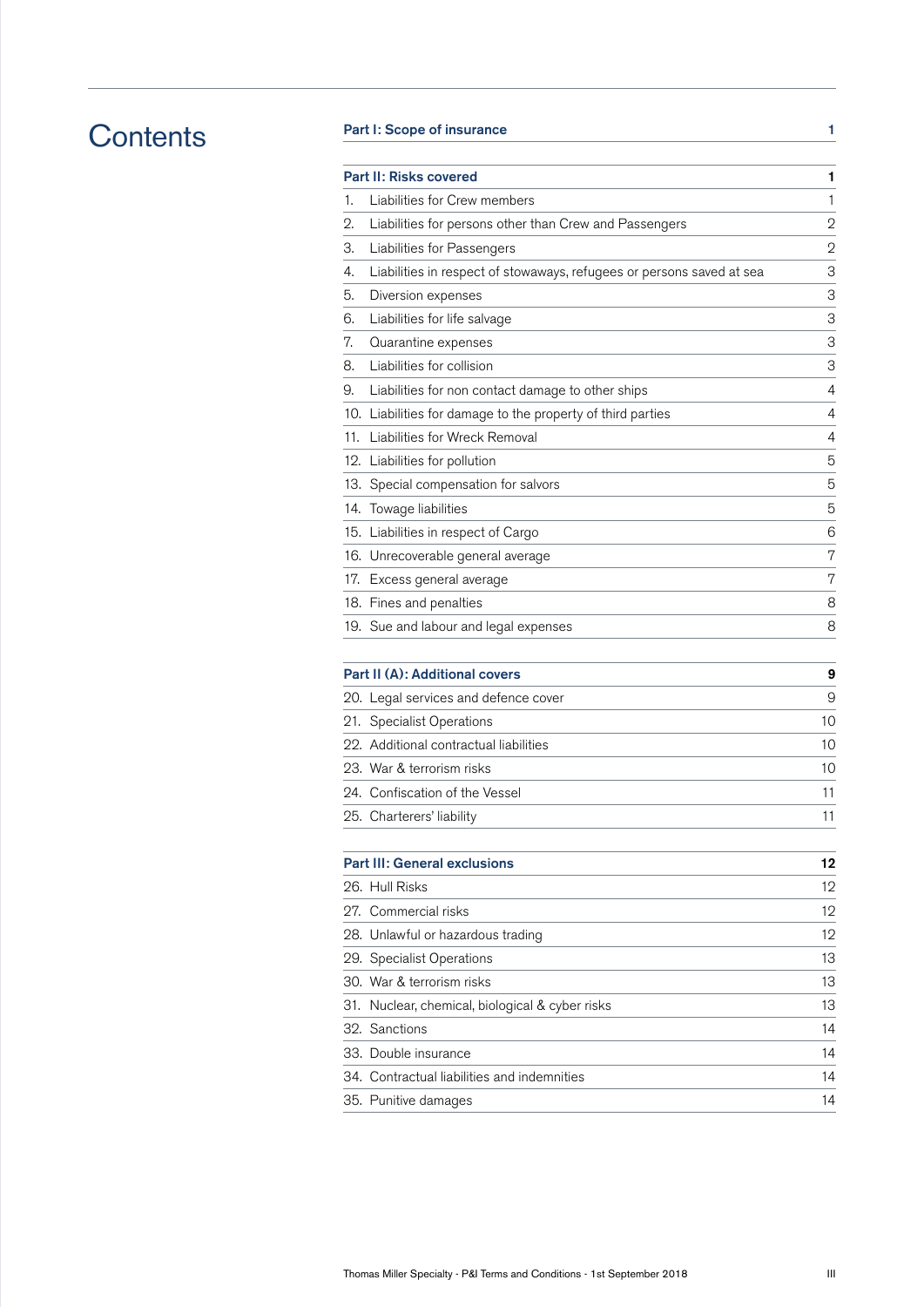# **Contents**

| Part IV: Conditions relating to the vessel and its management |    |  |  |
|---------------------------------------------------------------|----|--|--|
| 36. Classification                                            | 15 |  |  |
| 37. Flag state                                                | 15 |  |  |
| 38. International Safety Management (ISM) code                | 16 |  |  |
| 39. Survey or audit requirements                              | 16 |  |  |
| Part V: Claim notification, procedures and recoveries         | 17 |  |  |
| 40. Reporting a claim                                         | 17 |  |  |
| 41. Handling a claim                                          | 17 |  |  |
| 42. Scope of recovery                                         | 18 |  |  |
| <b>Part VI: General conditions</b>                            | 19 |  |  |
| 43. Premium                                                   | 19 |  |  |
| 44. Joint Assureds and Co Assureds                            | 19 |  |  |
| 45. Common ownership                                          | 20 |  |  |
| 46. Information                                               | 20 |  |  |
| 47. Set off and assignment                                    | 20 |  |  |
| 48. Termination                                               | 20 |  |  |
| 49. Notices                                                   | 21 |  |  |
| 50. Complaints                                                | 21 |  |  |
| 51. Governing Law                                             | 22 |  |  |
| 52. Dispute Resolution                                        | 22 |  |  |
| 53. Time Bar                                                  | 22 |  |  |
| <b>Part VII: Definitions</b>                                  |    |  |  |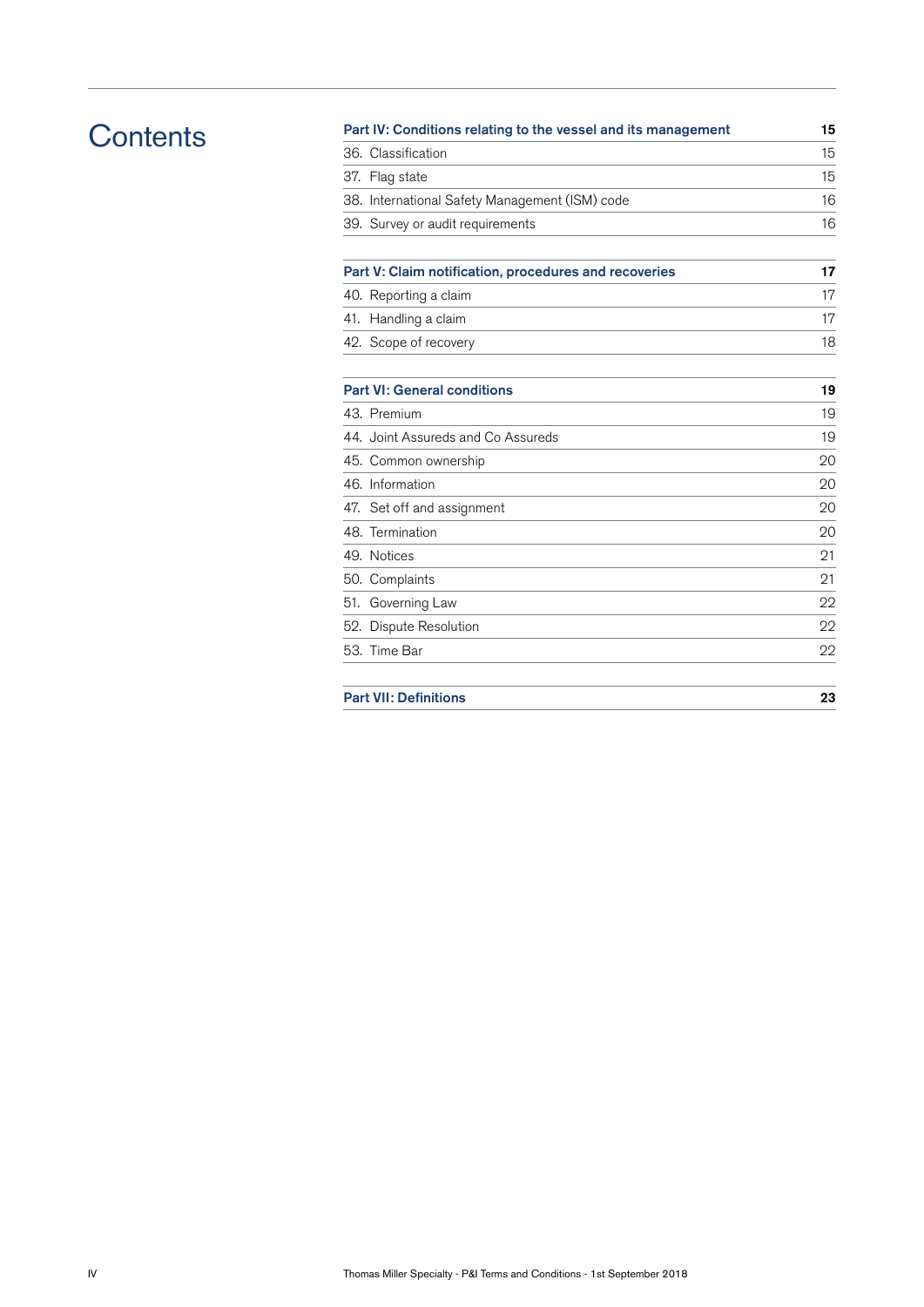# Part I: Scope of **Insurance**

# Part II: Risks Covered

In consideration of the premium payable in respect of this Policy, the Insurer will indemnify the Assured for all liabilities, costs and expenses for which the Assured, in the capacity agreed in respect of the Vessel, has become liable to pay and has paid in respect of the risks set out in Part II and, where agreed, Part II(A), subject to the provisions of this Policy including any warranties, conditions, exceptions, limitations or other terms prescribed in the Certificate.

This Policy only covers liabilities, costs and expenses which arise by reason of events occurring during the Policy Period and only in connection with the operation of the Vessel.

Cover for the risks set out in this Part II is always subject to the general exclusions from cover set out in Part III and subject to Parts IV, V and VI of this Policy.

# 1. Liabilities for Crew members

### The Insurer covers:

- a. liability arising from the personal injury, illness or death of a Crew member, including medical, funeral and burial expenses, and the repatriation of remains. Where the Assured incurs a liability to pay compensation for death or longterm disability in accordance with Regulation 4.2, Standard A4.2 and Guideline B4.2 of MLC 2006 and that liability is not recoverable under any social security scheme or fund, separate insurance or other similar arrangement, the Insurer will discharge that liability direct to the Crew member or their representative if requested to do so;
- b. liability for Crew repatriation expenses, including liability for the payment of wages during repatriation. Where the Assured incurs a liability to a Crew member in respect of Crew repatriation or outstanding wages in accordance with Regulation 2.5, Standard A2.5 and Guideline B2.5 of MLC 2006 and that liability is not recoverable under any social security scheme or fund, separate insurance or other similar arrangement, the Insurer will discharge that liability direct to the Crew member or their representative if requested to do so;
- c. liability for costs and expenses necessarily incurred in providing substitute Crew by reason of the personal injury, illness or death of a Crew member;
- d. liability for wages or compensation payable by reason of a statutory obligation arising from the actual or constructive total loss of the Vessel;
- e. liability for loss of or damage to a Crew member's effects, excluding money and Valuables.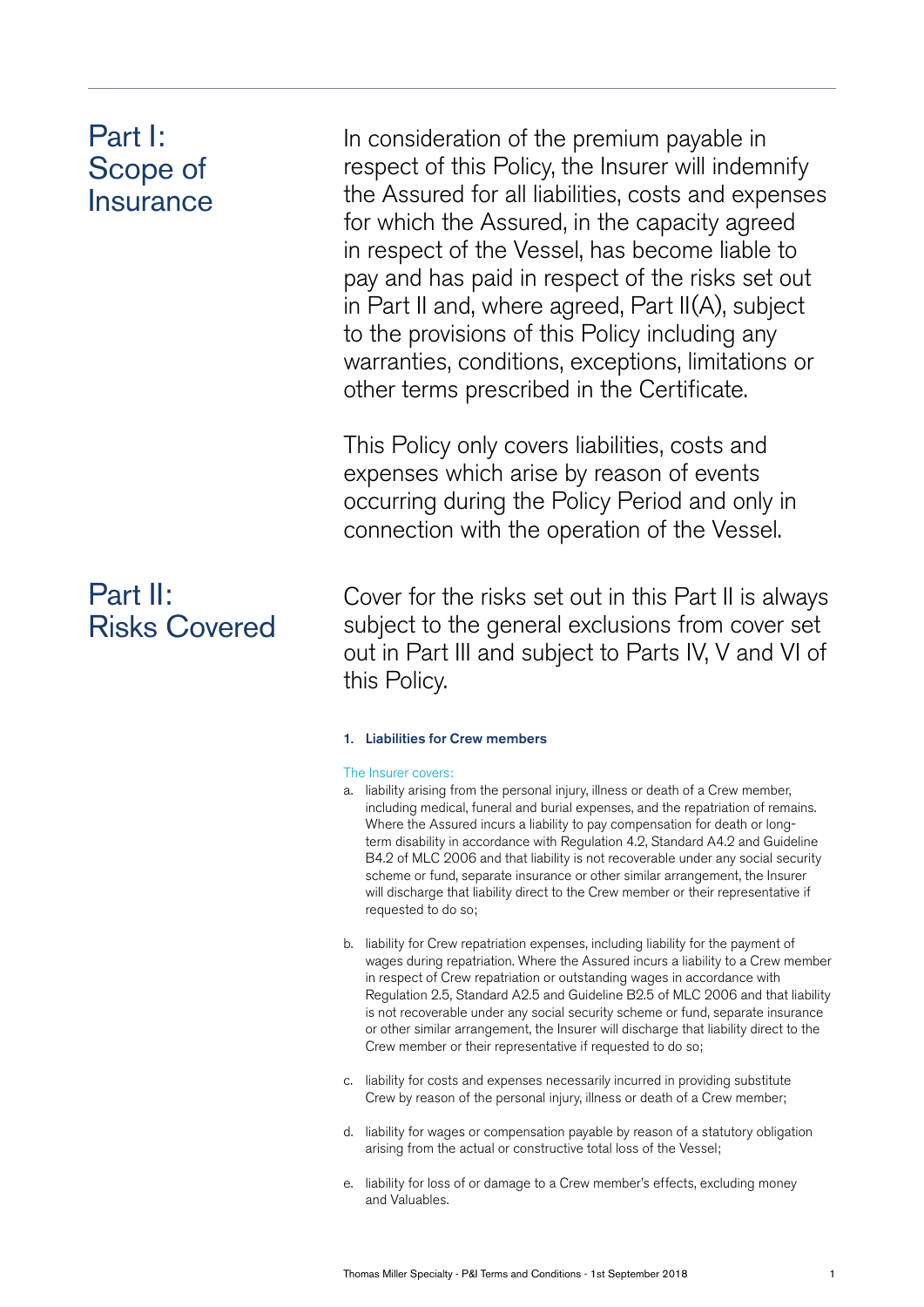### The Insurer does not cover:

- f. any liability set out in this section which, but for the terms of a Crew contract would not otherwise have arisen, unless the Insurer has previously approved its terms in writing; or
- g. any liability set out in this section which arises from the default of the Assured, the termination of any agreement, or by the sale of, or any other act of the Assured, in respect of the Vessel.

### Conditions applicable to this section:

- h. where the Insurer makes any payment to a Crew member or other third party in respect of an Assured's liability pursuant to Regulation 4.2, Standard A4.2 and Guideline B4.2 or Regulation 2.5, Standard A2.5 and Guideline B2.5 of MLC 2006, the payment is made on terms that the Assured is liable to reimburse the Insurer in full unless and to the extent that the liability would otherwise fall within the cover set out in this section;
- i. cover for Crew member effects is limited to a maximum of USD 2,500 per Crew member.

### 2. Liabilities for persons other than Crew and Passengers

#### The Insurer covers:

- a. liability arising from personal injury, illness or death, including medical, funeral and burial expenses, and the repatriation of remains;
- b. liability for costs and expenses of repatriation, forwarding to destination or maintenance ashore;
- c. liability for loss of or damage to personal effects, excluding money and Valuables; caused by or as a consequence of a negligent act or omission:
	- i. on board or in relation to the Vessel; or
	- ii. in relation to the handling of the Vessel's Cargo from the time of receipt of that Cargo at the port of shipment until delivery of the Cargo at the port of discharge.

# 3. Liabilities for Passengers

### The Insurer covers:

- a. liability arising from personal injury, illness or death, including medical, funeral and burial expenses, and the repatriation of remains;
- b. liability for costs and expenses of repatriation, forwarding to destination or maintenance ashore;
- c. liability for the payment of damages or compensation arising from a casualty involving the Vessel;
- d. liability for loss of or damage to luggage and personal effects, excluding money and Valuables.

### The Insurer does not cover:

e. liability resulting from the carriage of a Passenger by air except where the liability occurs during repatriation either following a casualty involving the Vessel or of a sick or injured Passenger.

### Conditions applicable to this section:

f. the Insurer will not pay claims arising solely by reason of the terms of the ticket or contract for the carriage of Passengers unless the terms of that contract have been previously agreed by the Insurer in writing.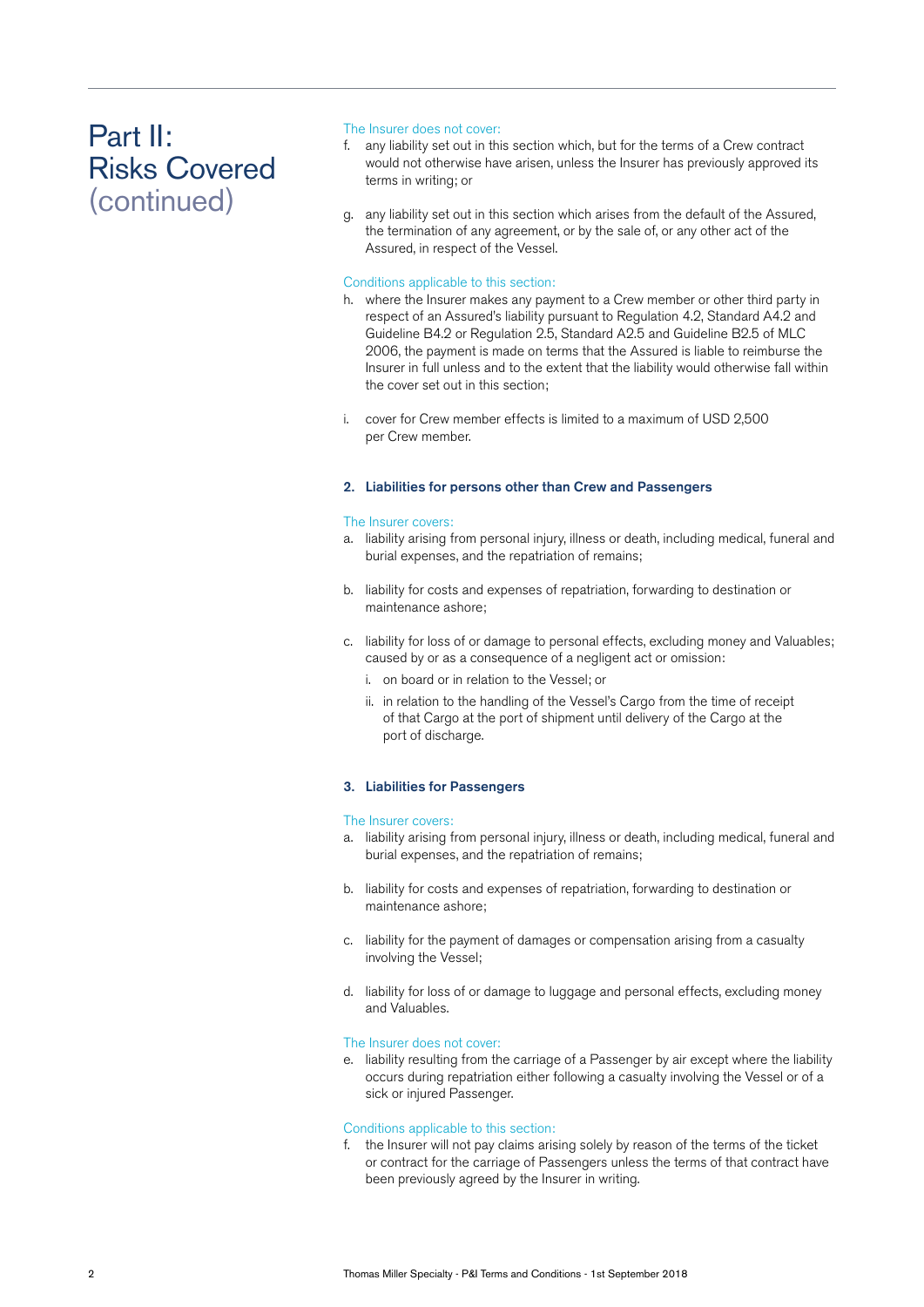#### 4. Liabilities in respect of stowaways, refugees or persons saved at sea

#### The Insurer covers:

liability and expense incurred over and above ordinary voyage expenses as a result of the diversion or delay of the Vessel necessarily incurred:

- a. in discharging the Assured's obligations towards; or
- b. in making necessary arrangements to land or otherwise deal with; stowaways, refugees or persons saved at sea.

#### 5. Diversion expenses

#### The Insurer covers:

additional expense incurred over and above ordinary voyage expenses as a result of the diversion or delay of the Vessel solely for the following purposes:

- a. securing necessary treatment for sick or injured persons aboard the Vessel or the landing of remains ashore; or
- b. awaiting a substitute for a sick or injured Crew member who has been landed ashore.

#### 6. Liabilities for life salvage

#### The Insurer covers:

liability to a third party arising because of the fact that they have saved or attempted to save the life of any person on or from the Vessel, but only if, and to the extent, that such payments are not recoverable under the Hull Policy of the Vessel or from Cargo owners or insurers.

#### 7. Quarantine expenses

#### The Insurer covers:

a. costs and expenses necessarily and reasonably incurred in taking measures to control or eliminate the outbreak of infectious human disease on board the Vessel, including the costs and expenses of disinfection, fumigation or quarantine for the purpose.

#### Conditions applicable to this section:

- b. the Assured may only recover:
	- i. in respect of voyage expenses such as fuel, stores, Crew wages, insurance and port costs, the extra cost if any incurred over and above the Vessel's ordinary voyage expenses; and
	- ii. the costs and expenses of any specific measures taken.

# 8. Liabilities for collision

#### The Insurer covers:

- a. liability incurred by reason of a collision between the Vessel and another ship:
	- i. one fourth, or such other proportion of liability specified in the Certificate, in respect of loss of or damage to such other ship, and any property on board such other ship;
	- ii. the amount, if any, by which the liability to such other ship, and any property on board such other ship exceeds the Vessel's insured hull value;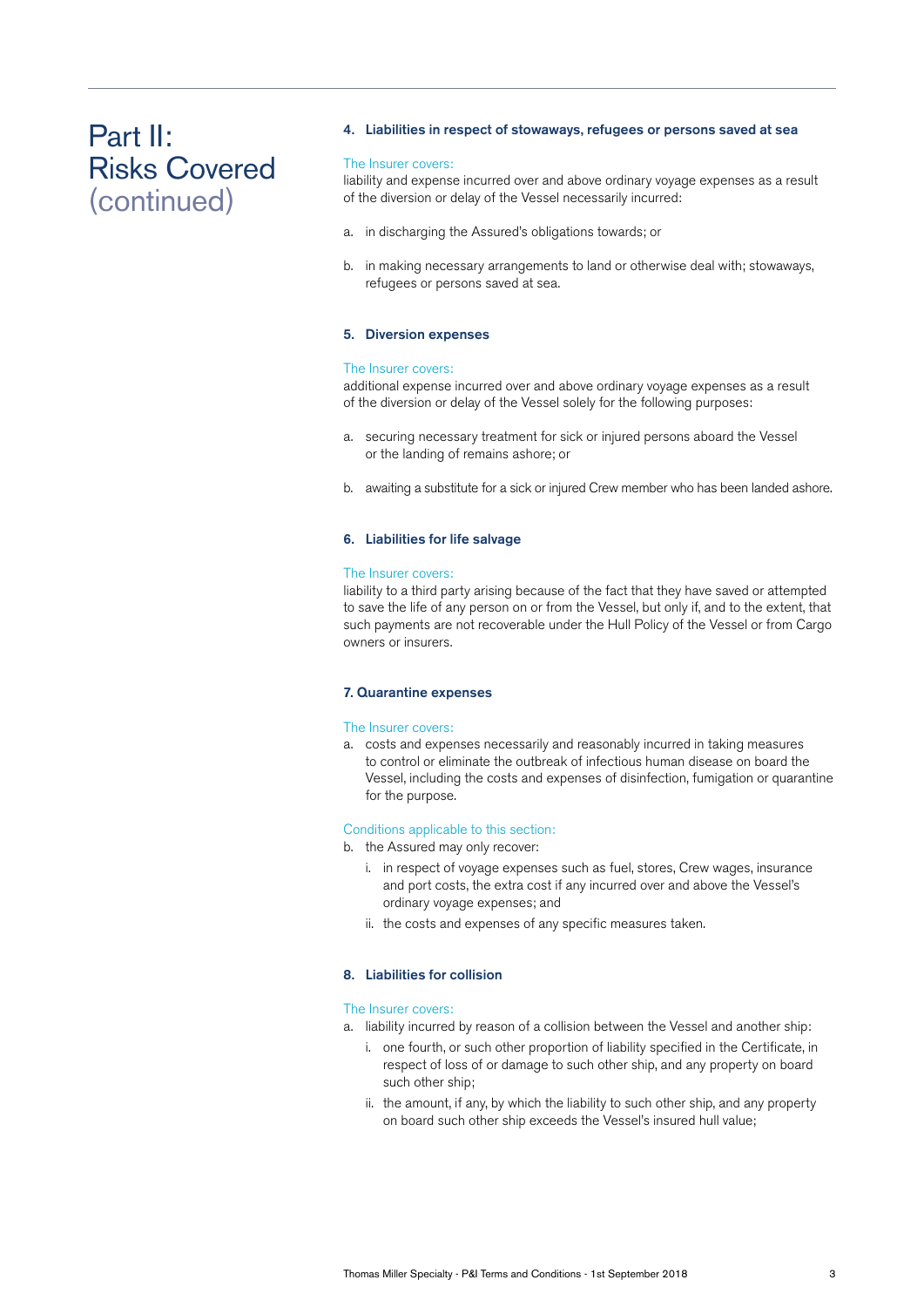- b. other liabilities incurred by reason of a collision between the Vessel and another ship:
	- i. liability for the personal injury or death of any person on board such other ship;
	- ii. liability for loss of or damage to property, not being such other ship, or property on board such other ship;
	- iii. liability for wreck removal under section 11;
	- iv. liability for pollution under section 12;
	- v. liability in respect of Cargo under section 15.

# Conditions applicable to this section:

c. claims shall be settled on the principle of cross liabilities where both the Vessel and the other ship are to blame, unless the liability of one or both of them becomes limited by law, in which case the principle of single liability shall apply.

### 9. Liabilities for non contact damage to other ships

### The Insurer covers:

liability incurred in respect of loss of or damage to another ship, or to property on board such other ship, which is caused by the Vessel other than by a collision with such other ship.

# 10. Liabilities for damage to the property of third parties

### The Insurer covers:

a. liability for loss of or damage to or infringement of rights in relation to property which is neither a ship nor other property on board a ship.

### Conditions applicable to this section:

b. there is no right of recovery under this section in respect of liabilities for which cover is available under sections 1e, 2c, 3d, 8, 9, 11, 12 and 15.

### 11. Liabilities for Wreck Removal

### The Insurer covers:

- a. liability for the costs or expenses of, or incidental to, the removal or marking of the wreck of the Vessel, its Cargo or other property (excluding oil or other polluting substances), which had been on board the Vessel;
- b. liability for the costs or expenses of, or incidental to, the removal of the wreck of a ship, or other property (excluding oil or other polluting substances);

### in both cases only if:

- i. the wreck removal is compulsory by law or the costs or expenses are legally recoverable from the Assured; and
- ii. the Assured is unable to recover the costs or expenses from another person.

### Conditions applicable to this section:

c. the Insurer will only pay the amount by which any liability exceeds the salved value of any ship, Cargo or property saved.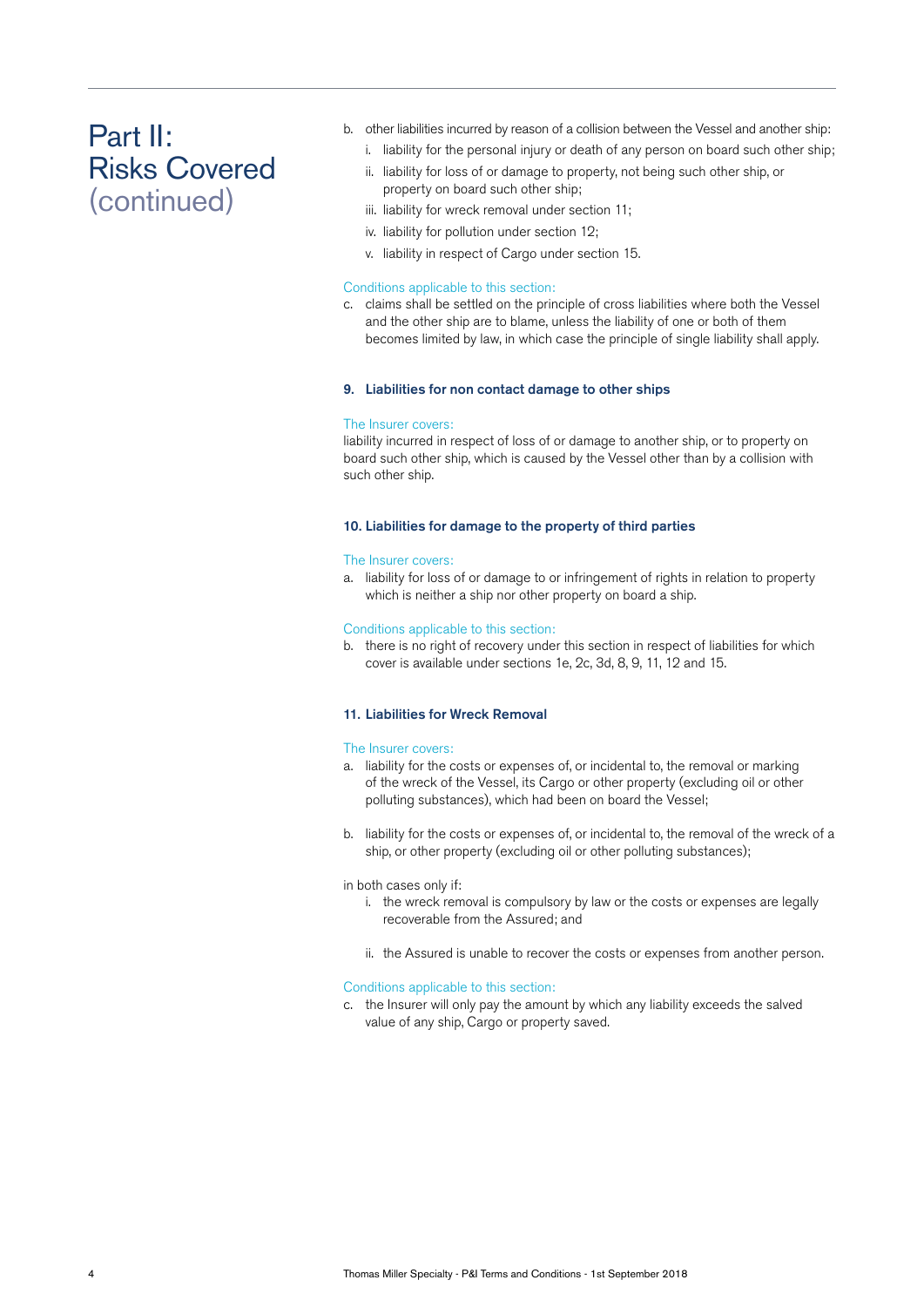# 12. Liabilities for pollution

#### The Insurer covers:

- a. liability for pollution or threatened pollution caused by the release or escape of oil or any substance from the Vessel;
- b. costs and expenses incurred by the Assured in performing any measures reasonably taken to avoid, minimise or clean up pollution from the Vessel;
- c. costs and expenses incurred by the Assured in performing any measures reasonably taken to comply with the order of any government or authority to avoid, minimise or clean up pollution from the Vessel.

### The Insurer does not cover:

d. liability, costs or expenses arising by reason of pollution or threatened pollution caused by the landbased disposal or dumping or incineration of any substance.

#### 13. Special compensation for salvors

#### The Insurer covers:

- a. liability to pay special compensation or SCOPIC remuneration to a salvor in respect of the Vessel:
	- i. under the provisions of Article 14 of the International Convention on Salvage 1989;
	- ii. under the Lloyd's Open Form or other standard form of salvage agreement incorporating the effect of Article 14;
	- iii. under the provisions of SCOPIC.

#### Conditions applicable to this section:

b. the Insurer will only pay the amount by which any liability for SCOPIC remuneration exceeds the salved value of any ship or property belonging to the Assured which has been saved.

# 14. Towage liabilities

#### The Insurer covers:

- a. liability (but not the cost of the tow) under the terms of a contract for the customary towage of the Vessel:
	- i. towage for the purpose of entering or leaving port or manoeuvring within the port during the ordinary course of trading;
	- ii. towage of such Vessel as may be habitually towed in the ordinary course of trading from port to port or from place to place;
- b. liability (but not the cost of the tow) under the terms of a contract for towage of the Vessel for any other purpose but only if:
	- i. the contract is on the standard Towcon or Towhire terms; or
	- ii. the contract contains "knock for knock" terms equivalent to those found in the Towcon or Towhire terms; or
	- iii. cover has been agreed by the Insurer in writing in advance of the tow;
- c. liability arising out of towage of another ship or object by the Vessel, but only if:
	- i. the towage is undertaken on the standard Towcon or Towhire terms; or
	- ii. the towage is undertaken under a contract which contains "knock for knock" terms equivalent to those found in the Towcon or Towhire terms; or
	- iii. cover has been agreed by the Insurer in writing in advance of the tow; or
	- iv. the towage was necessary for the purpose of saving or attempting to save life or property at sea.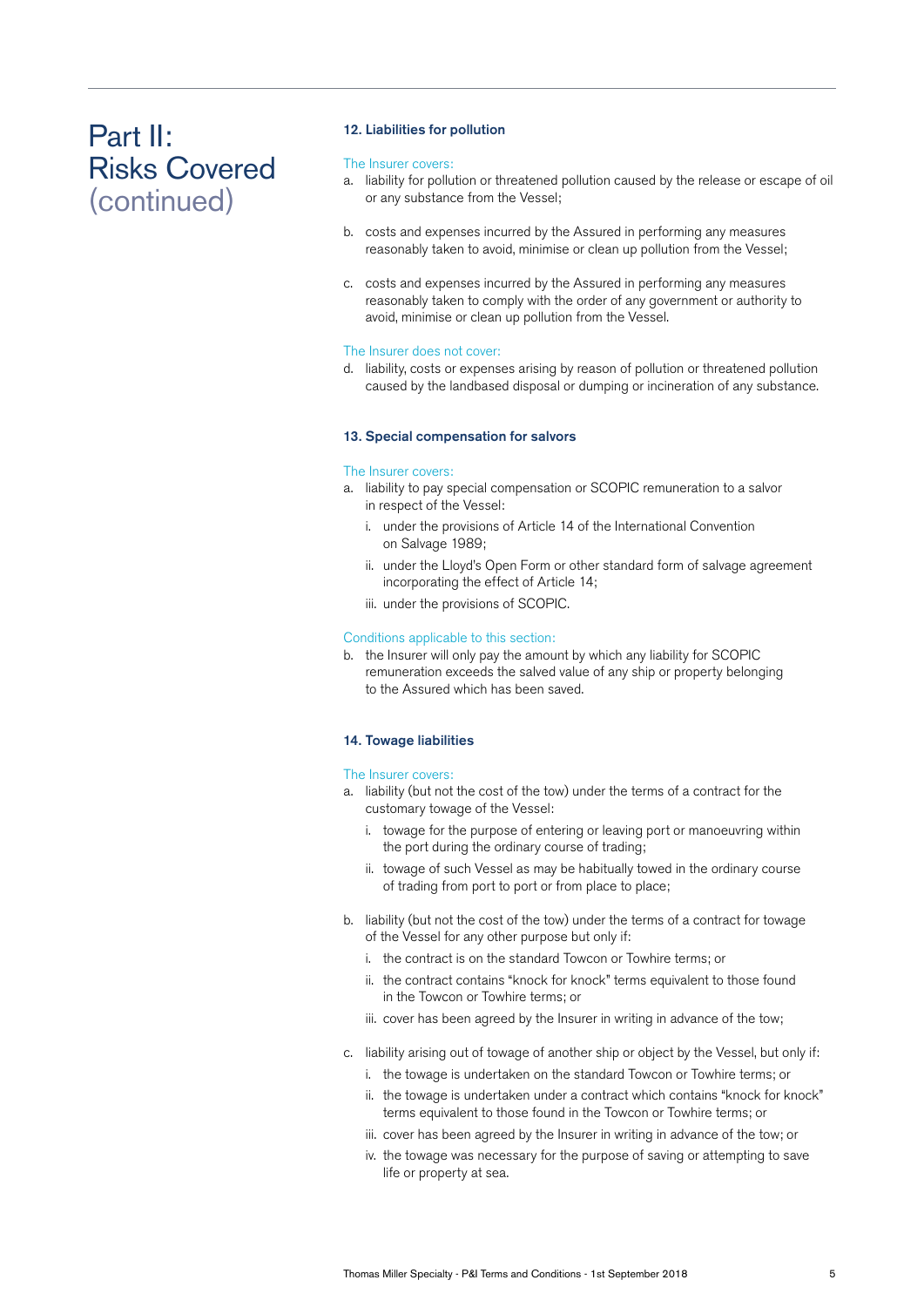### 15. Liabilities in respect of Cargo

### The Insurer covers:

- a. liability incurred by the Assured for loss, shortage, damage or other responsibility in respect of Cargo shipped or intended to be shipped on the Vessel where:
	- i. the Cargo is carried on terms no less favourable to the Assured than the Hague Rules, Hague-Visby Rules or, where they are compulsorily applicable, the Hamburg Rules; and
	- ii. the liability results from a breach of duty or obligation in respect of the carriage of the Cargo or by reason of the unseaworthiness of the Vessel; and
	- iii. subject to the other provisions of this section.
- b. liability in respect of Cargo which is the property of the Assured:
	- i. as if the Cargo had belonged to a third party; and
	- ii. as if the Cargo was carried on terms no less favourable to the Assured than the Hague Visby Rules; and
	- iii. otherwise subject to sub-section a. above.
- c. liability, and/or additional costs and expenses incurred by the Assured which are over and above the normal costs and expenses of Cargo operations, and which are not recouped by the proceeds of sale of the Cargo in question:
	- i. in discharging and/or disposing of Cargo which is damaged or worthless; or
	- ii. in dealing with Cargo by reason of a total failure or refusal of theconsignee to take delivery;

but only where the Assured has no recourse against another person.

# The Insurer does not cover:

liability arising from:

- d. the discharge and/or delivery of Cargo at a port or place other than that named in the bill of lading or other contract of carriage;
- e. the discharge and/or delivery of Cargo carried under a bill of lading without production of an original bill of lading;
- f. the delivery of Cargo carried under a sea waybill or other non-negotiable document, without first obtaining satisfactory proof that the person receiving the Cargo is entitled to take delivery;
- g. the issue, with the knowledge of the Assured or of the master of the Vessel, of a bill of lading or other receipt for Cargo which:
	- i. incorrectly states the date or place of shipment or receipt for shipment; or
	- ii. incorrectly describes the Cargo or its quantity or condition;
- h. any deviation, in the sense of a departure from the contractually agreed voyage or adventure which deprives the Assured of the right to rely on defences or rights of limitation of liability which would otherwise have been available to the Assured;
- i. the failure of the Vessel to arrive, or its late arrival, at a port or place to load Cargo and/or its failure to load or to load any particular Cargo;
- j. the delay in arrival or delivery of Cargo arising solely because of a term in the contract of carriage requiring delivery of the Cargo by a stated date or at a stated discharge rate;
- k. the carriage of livestock or other live animals as Cargo;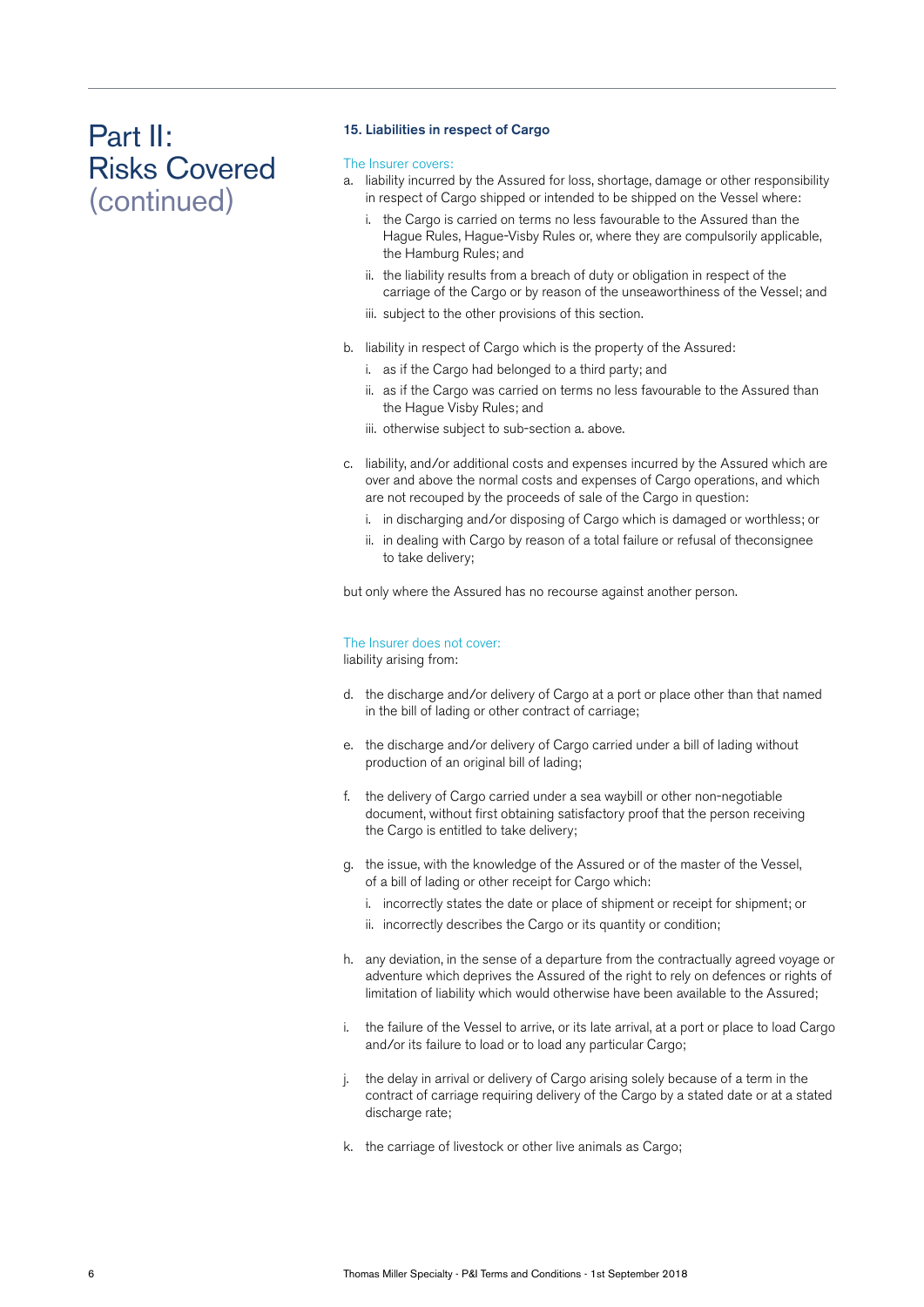- l. where the Vessel is engaged in fishing, liabilities and expenses relating to the catch of the Vessel or to any fish or fish products carried by the Vessel;
- m. the issue of an ad valorem bill of lading or the carriage of valuable Cargo unless the terms of any additional cover have been agreed in writing by the Insurer;
- n. Cargo carried by a means of transport other than the Vessel where the liability arises pursuant to through or transshipment bills of lading, unless the terms of any additional cover have been agreed in writing by the Insurer;
- o. the carriage of Cargo on deck unless:
	- i. it is carried under a contract of carriage permitting it to be carried on deck; the contract of carriage states that it is so carried; and the contract of carriage excludes the Assured's liability for the Cargo; or
	- ii. it is customary to carry such Cargo on deck; or
	- iii. the Insurer has approved its carriage.
- p. the carriage of steel products, other than scrap, billets, ingots or slabs, unless:
	- i. the Assured arranges and pays for a steel pre-loading survey by a surveyor approved by the Insurer; and
	- ii. any bill of lading or receipt for the Cargo reflects the findings of the surveyor as to the apparent condition of the Cargo.

#### 16. Unrecoverable general average

#### The Insurer covers:

a. the proportion of general average expenditure, salvage or special charges, which the Assured cannot recover from Cargo interests or any third party solely by reason of a breach of the Assured's obligations as a carrier.

Conditions applicable to this section:

b. cover is subject to the provisions of section 15.

#### 17. Excess general average

#### The Insurer covers:

- a. if there is a Hull Policy, the Vessel's proportion of general average, salvage or special charges which the Assured cannot recover under the Hull Policy solely because the adjustment was based on a sound valuation of the Vessel exceeding its insured value for the purpose of the Hull Policy; or
- b. if there is no Hull Policy, the Vessel's proportion of general average, salvage or special charges which the Assured would not have been able to recover under a hull policy had one been in place solely because the adjustment was based on a sound valuation of the Vessel exceeding the value which the Insurer assesses as representing the full market value of the Vessel on the basis that it is available for sale free of commitment at the date of the event giving rise to a claim under this section.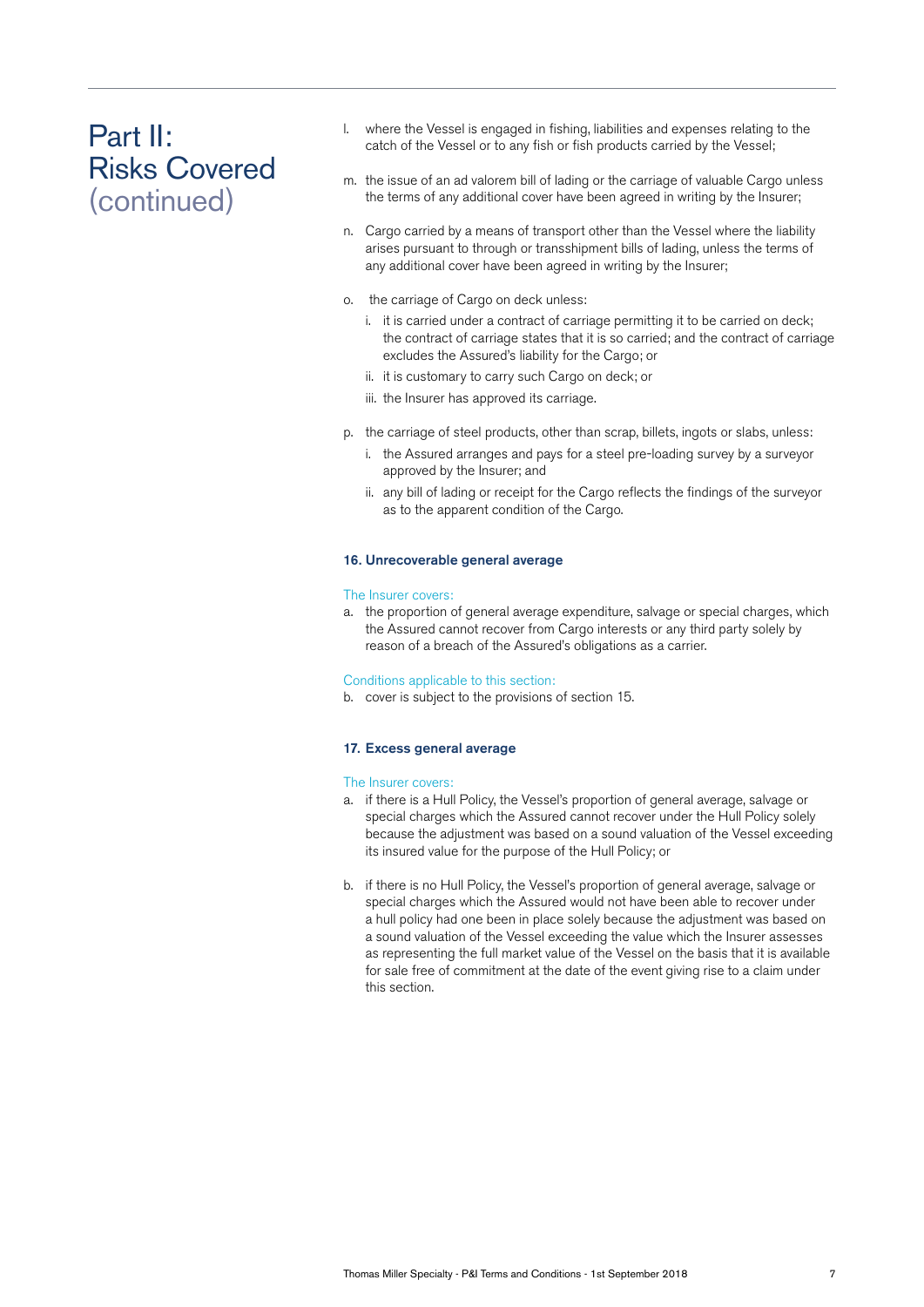# 18. Fines and penalties

### The Insurer covers:

liability for a monetary penalty or fine imposed by a competent court, authority or tribunal against the Vessel or any Crew member whom the Assured is legally liable to reimburse in respect of the following:

- a. short or over delivery of Cargo or failure to comply with regulations relating to the declaration of goods or Cargo documentation;
- b. smuggling or other breach of customs regulations or requirements by any Crew member, other than in relation to Cargo carried on the Vessel;
- c. breach of immigration laws, regulations or requirements;
- d. accidental escape or release of oil or any other substance from the Vessel;
- e. accident or negligence in the carrying out of the duties of a Crew member.

### Conditions applicable to this section:

- f. the Insurer will not pay any claim resulting from or involving:
	- i. overloading;
	- ii. failure to comply with or infringement of the requirements and provisions of the International Convention for the Prevention of Pollution from Ships 1973, as modified by the Protocol of 1978 and any subsequent Protocol, relating to the construction, adaptation and equipment of ships or the maintenance of documents or records;
	- iii. illegal fishing;
	- iv. confiscation of the Vessel; or
	- v. criminal activity with the knowledge or wilful disregard of the Assured.

### 19. Sue and labour and legal expenses

### The Insurer covers:

- a. extraordinary costs and expenses reasonably incurred by the Assured after a casualty involving the Vessel or any event likely to give rise to a claim under this Policy, solely to avoid or minimise any liability or expense in respect of which the Assured is wholly or partially covered by this Policy.
- b. legal costs and expenses reasonably incurred in relation to any liability or expense covered by this Policy.

### Conditions applicable to this section:

c. the Insurer will not pay any claim under this section unless the Insurer has given prior approval of the expenditure in question.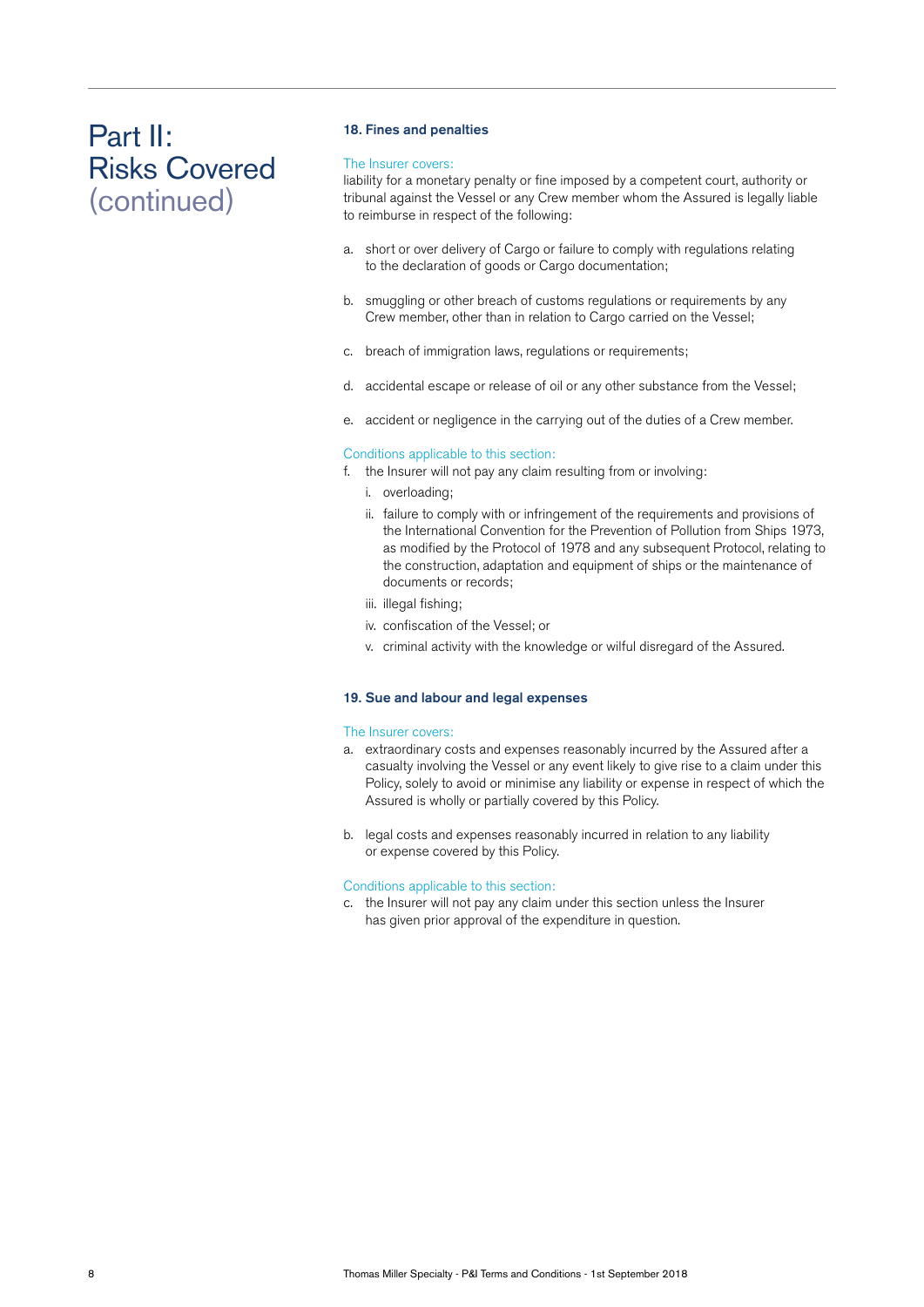# Part II (a): Additional Covers

In addition to the cover set out in sections 1 to 19 above, the Insurer may provide cover under the following optional sections on such terms as the Insurer may agree with the Assured in writing and subject always to those terms.

Cover for the risks set out in this Part II(A) is always subject to the general exclusions from cover set out in Part III and subject to Parts IV, V and VI of this Policy.

#### 20. Legal services and Defence Cover

#### Legal services

- a. The Insurer provides an advisory service in relation to the pursuit or defence of claims, obtaining advice, managing litigation or resolving disputes arising during the Policy Period in relation to the Vessel and in connection with the following:
	- i. any charterparty, contract of carriage or affreightment or other similar contract;
	- ii. a contract of marine insurance (excluding this Policy) or mortgage;
	- iii. loss of, damage to or detention of the Vessel;
	- iv. stevedoring or other cargo handling;
	- v. general or particular average contributions or special charges;
	- vi. goods or services supplied to or in respect of the Vessel;
	- vii. a contract for the repair or maintenance of the Vessel;
	- viii. a contract for the sale or purchase of the Vessel;
	- ix. Crew, Passengers or other persons on board the Vessel;
	- x. attendance at inquests, official investigations or enquiries in connection with the Vessel(s) named herein.

# Defence Cover:

#### The Insurer covers:

- b. Defence Costs incurred by the Assured; and
- c liability incurred by the Assured in respect of a third party's legal costs as assessed by a court or tribunal or otherwise agreed by the Insurer relating to a matter in section 20(a).

#### The Insurer does not cover:

- d. any matter in which the amounts in dispute or at stake are less than USD 10,000;
- e. any matter in which the Insurer is not satisfied that the Assured has reasonable prospects of success or is otherwise reasonably justified in adopting a particular course of action or incurring costs or potential liability for a third party's costs. The Insurer may take the following factors into account:
	- i. the legal merits of any dispute;
	- ii. the applicable law and jurisdiction;
	- iii. the prospects for enforcement;
	- iv. the amounts at stake; and
	- v. the proportionality of any expenditure on legal costs.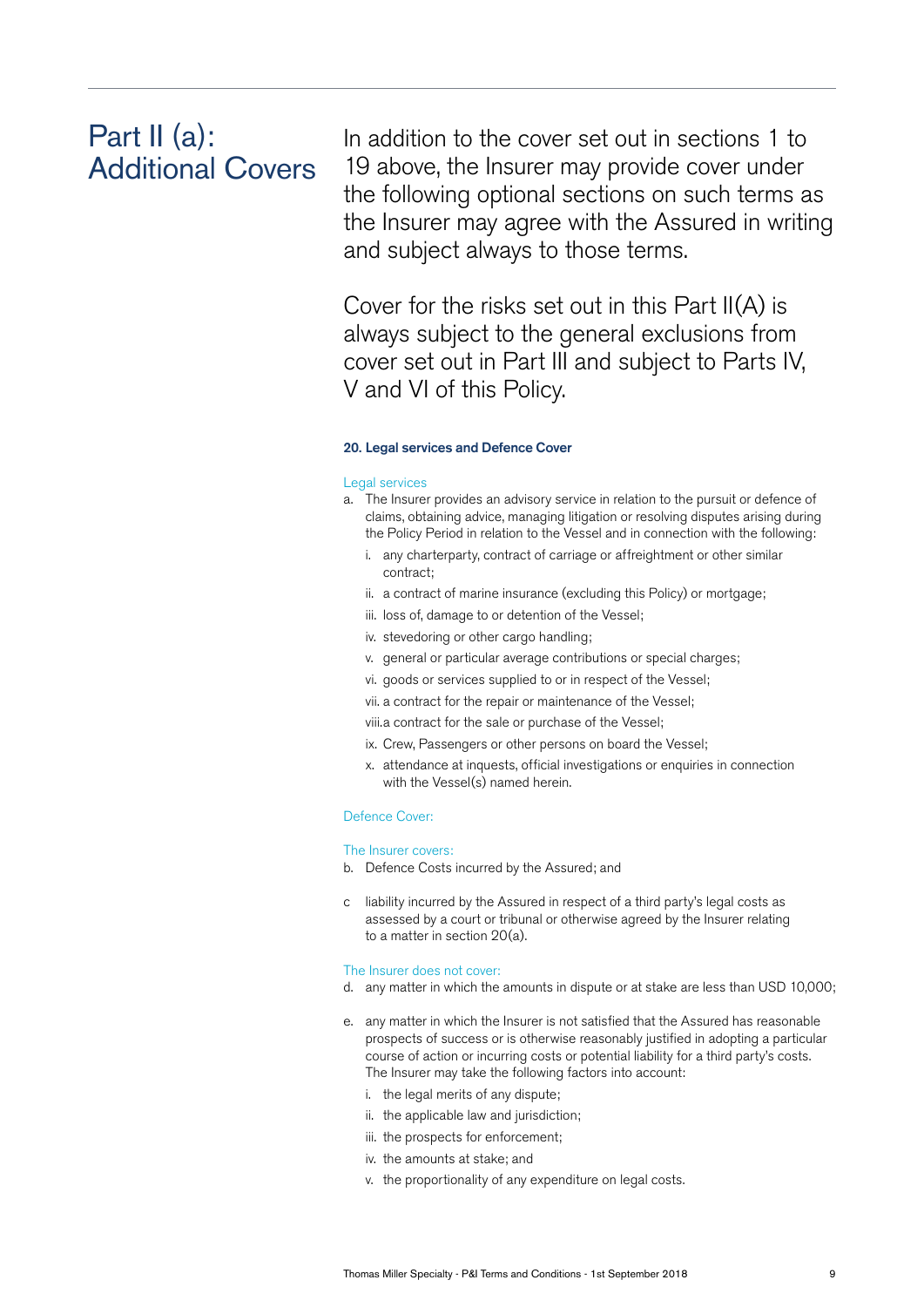# Part II (a): Additional Covers (continued)

- f. any matter in which the Insurer has not given written approval and agreement prior to Defence Costs or potential liability for a third party's costs being incurred;
- g. any matter in which the Insurer has not been notified by the Assured in writing within one year from the date the Assured had knowledge of the same.

#### Conditions applicable to this section:

- h. the Insurer may limit cover under this section by reference to a specified amount or to a specified stage or stages of a matter;
- i. where cover is provided under this section, the Assured must provide immediately on request copies of all advices tendered and comply with any and all of the Insurer's reasonable requirements including requirements for reporting to the Insurer and requirements in relation to the conduct of the matter.

#### 21. Specialist Operations

#### The Insurer covers:

- a. liabilities, costs and expenses in respect of a Vessel carrying out Specialist Operations, which arise from the use of the Vessel for Specialist Operations and which are otherwise excluded by section 29:
	- i. professional salvage;
	- ii. professional firefighting;
	- iii. exploration, surveying, drilling, production operations and associated services in respect of oil, gas or minerals;
	- iv. underwater operations by a submarine or other submersible, commercial diving and underwater surveying;
	- v. construction, including pile driving, blasting, and the transport and construction of offshore installations;
	- vi. dredging, and the removal and discharge of dredging or other spoil;
	- vii. cable or pipeline laying or recovery operations and maintenance;
	- viii. waste incineration or disposal;
	- ix. professional pollution control;
	- x. professional search and rescue at sea;
	- xi. research at sea involving the towing of devices or the disturbance of the seabed;
	- xii. leisure, accommodation and catering services on board a permanently moored Vessel.

#### 22. Additional contractual liabilities

#### The Insurer covers:

liabilities, costs and expenses in respect of a Vessel which would be covered under Part II, but for the fact that they arise under the terms of an indemnity or contract made by the Assured and are excluded by section 34.

#### 23. War & terrorism risks

#### The Insurer covers:

a. liabilities, costs or expenses in respect of the Vessel incurred or arising from war and terrorism risks which are otherwise excluded by section 30 which the Assured cannot recover under a Hull Policy, P&I war risks insurance, crew war risks insurance or other relevant insurance.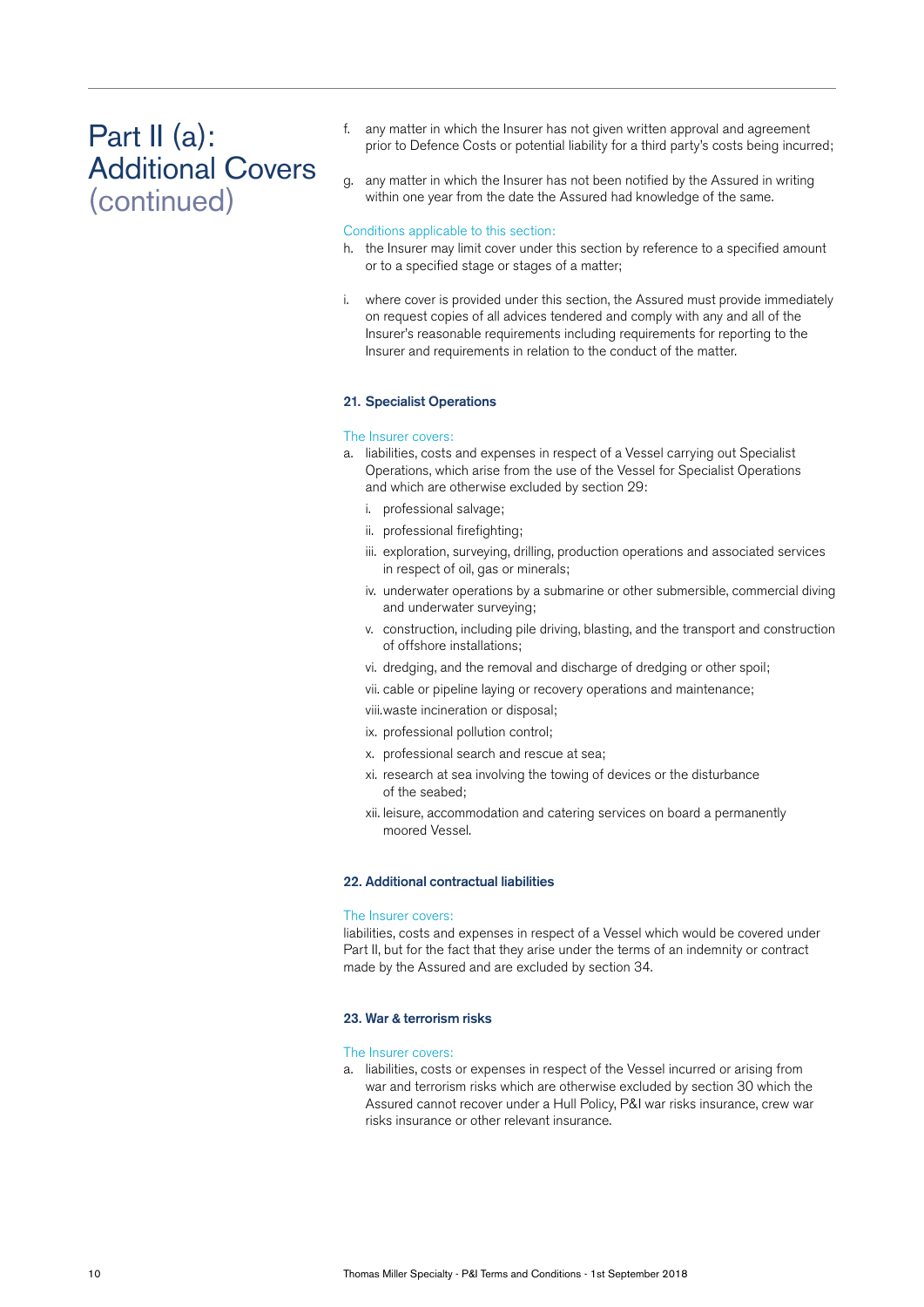# Part II (a): Additional Covers (continued)

### Conditions applicable to this section:

- b. Unless otherwise agreed in writing, the Assured shall have in place standard P&I war risks insurance (including liabilities for crew members and other authorised persons) for an insured value which the Insurer assesses as representing the full market value of the insured Vessel on the basis that it is available for sale free of commitment at the date of the event giving rise to a claim under this Policy.
- c. on giving seven days' notice in writing the Insurer may:
	- i. cancel the cover under this section; or
	- ii. vary or restrict the terms on which the cover under this section is provided.
- d. Whether or not the Insurer has given notice, cover under this section will automatically cease:
	- i. on the outbreak of war, whether or not declared, between any of the following: the United Kingdom, the United States of America, the Russian Federation, the People's Republic of China or France; or
	- ii. on the requisitioning for any purpose of the Vessel;

and there shall be no cover for liabilities, costs or expenses arising in connection with the above.

- e. The exclusions in section 31 shall always apply to the cover in this section.
- f. For the avoidance of doubt, in the event of a payment by the Insurer under this section, including, but not limited to a direct action against the Insurer, the Assured assigns to the Insurer all rights of recovery which the Assured may have, whether under any insurance or otherwise.

### 24. Confiscation of the Vessel

#### The Insurer covers:

a. loss of the Vessel by reason of its confiscation on the order of a court, tribunal or other judicial body, government or governmental agency or authority for a breach or infringement of any customs or tax laws or regulations, or smuggling, other than smuggling of Cargo.

#### Conditions applicable to this section:

- b. the Insurer will not pay any claim unless:
	- i. the Assured had taken all reasonable steps to prevent the activity giving rise to the confiscation from taking place on board the Vessel;
	- ii. the activity giving rise to the breach or infringement was not caused or contributed to by knowledge, complicity, recklessness or wilful disregard on the part of the Assured or the master of the Vessel; and
	- iii. the Assured has been finally and irrevocably deprived of the use of the Vessel.
- c. The maximum recoverable by the Assured for the loss of the Vessel is the market value of the Vessel at the time of its confiscation, charter free.

#### 25. Charterers' liability

#### The Insurer covers:

- a. where the Assured is a time, voyage or slot charterer of the Vessel:
	- i. the risks covered in Part II including the Assured's liability to indemnify an owner or disponent owner in respect of those risks;
	- ii. notwithstanding the provisions of section 26a, liability for loss of or damage to the Vessel;
	- iii. liability for salvage or general average contributions;
	- iv. notwithstanding the provisions of section 26b, loss incurred by the Assured as a result of loss or damage to bunkers or other property of the Assured (excluding Cargo) on board the Vessel.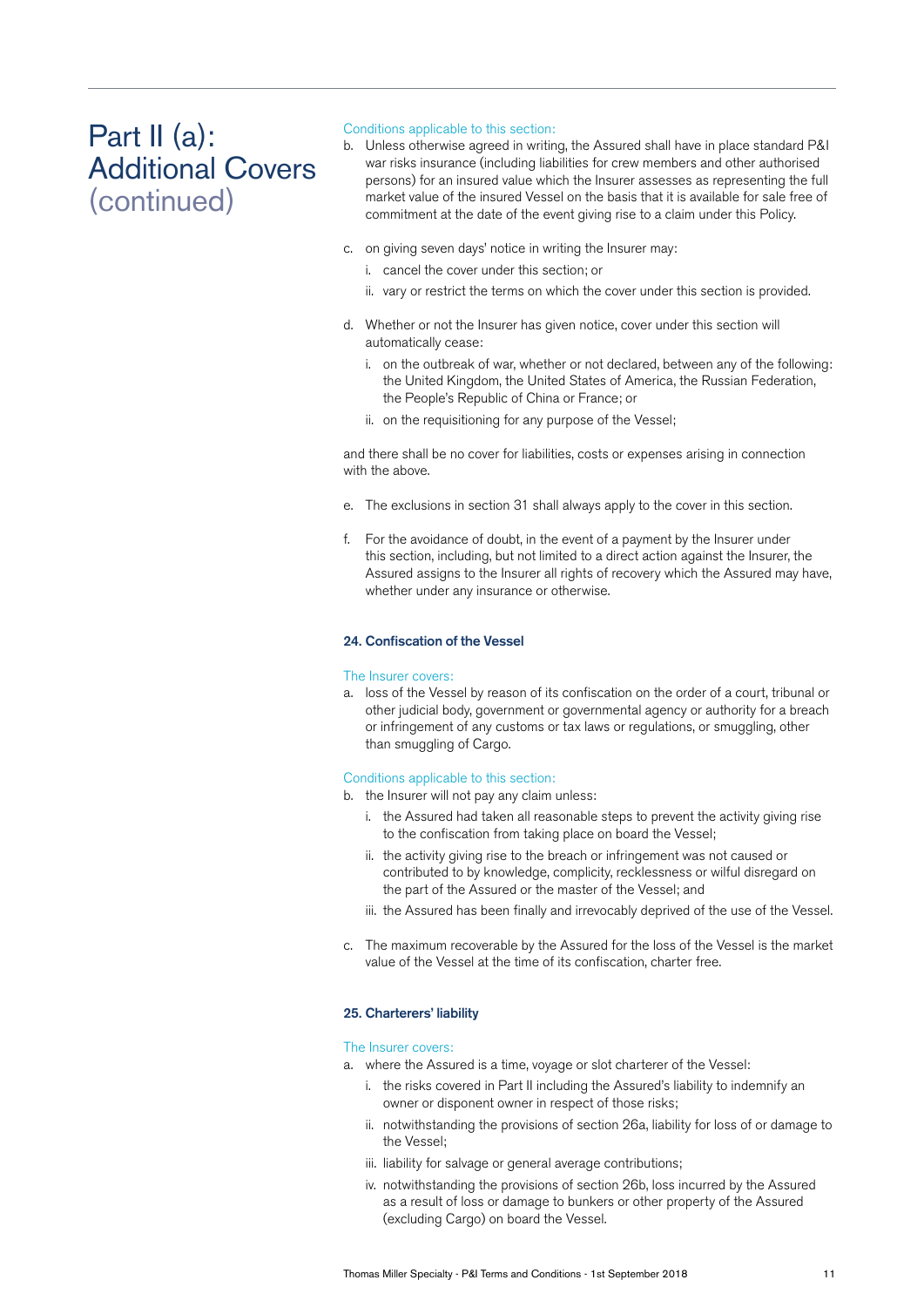# Part III: General Exclusions

# 26. Hull Risks

#### The Insurer excludes from cover:

- a. claims for loss of or damage to or the cost of repairs to the Vessel or to any part of it;
- b. claims for loss of or damage to or the cost of repairs to any equipment. fuel or property on board the Vessel which:
	- i. is owned or leased by the Assured or any affiliate or associate of the Assured; and
	- ii. is not Cargo or the personal effects of someone on board;

except where the loss or damage or cost of repairs forms part of a claim which is recoverable under sections 16 and 17;

- c. liabilities, costs and expenses against which the Vessel would be insured if the Vessel were, at the date of the incident giving rise to such liabilities or expenses, fully insured:
	- i. under Hull Policies on terms not less wide than those of the Lloyd's Marine Policy with the Institute Time Clauses (Hulls) 1/10/83; and
	- ii. for an insured value which the Insurer assesses as representing the full market value of the insured Vessel on the basis that it is available for sale free of commitment at the date of the event giving rise to a claim under this Policy; and
	- iii. with no deductible or excess applicable.

#### 27. Commercial risks

#### The Insurer excludes from cover:

all liabilities, costs or expenses incurred or arising from:

- a. unrecoverable debts;
- b. the financial default, insolvency or failure to pay of any person;
- c. the cancellation or termination of a contract in relation to the Vessel;
- d. loss of freight, hire, demurrage, detention or delay in connection with the Vessel except where these form part of a claim recoverable under sections 4 or 5.

#### 28. Unlawful or hazardous trading

#### The Insurer excludes from cover:

all liabilities, costs or expenses incurred or arising from the use of the Vessel, by or on behalf of the Assured or with the knowledge, connivance, complicity or reckless disregard of the Assured:

- a. in any unlawful trade or act, including but not limited to the carriage of contraband;
- b. in any trade or act which exposes the Vessel or the Assured to any unreasonable or unnecessary risk or hazard; or
- c. in any trade in breach of sanctions imposed by or with the authority of the United Nations Organisation, or in the running of any blockade.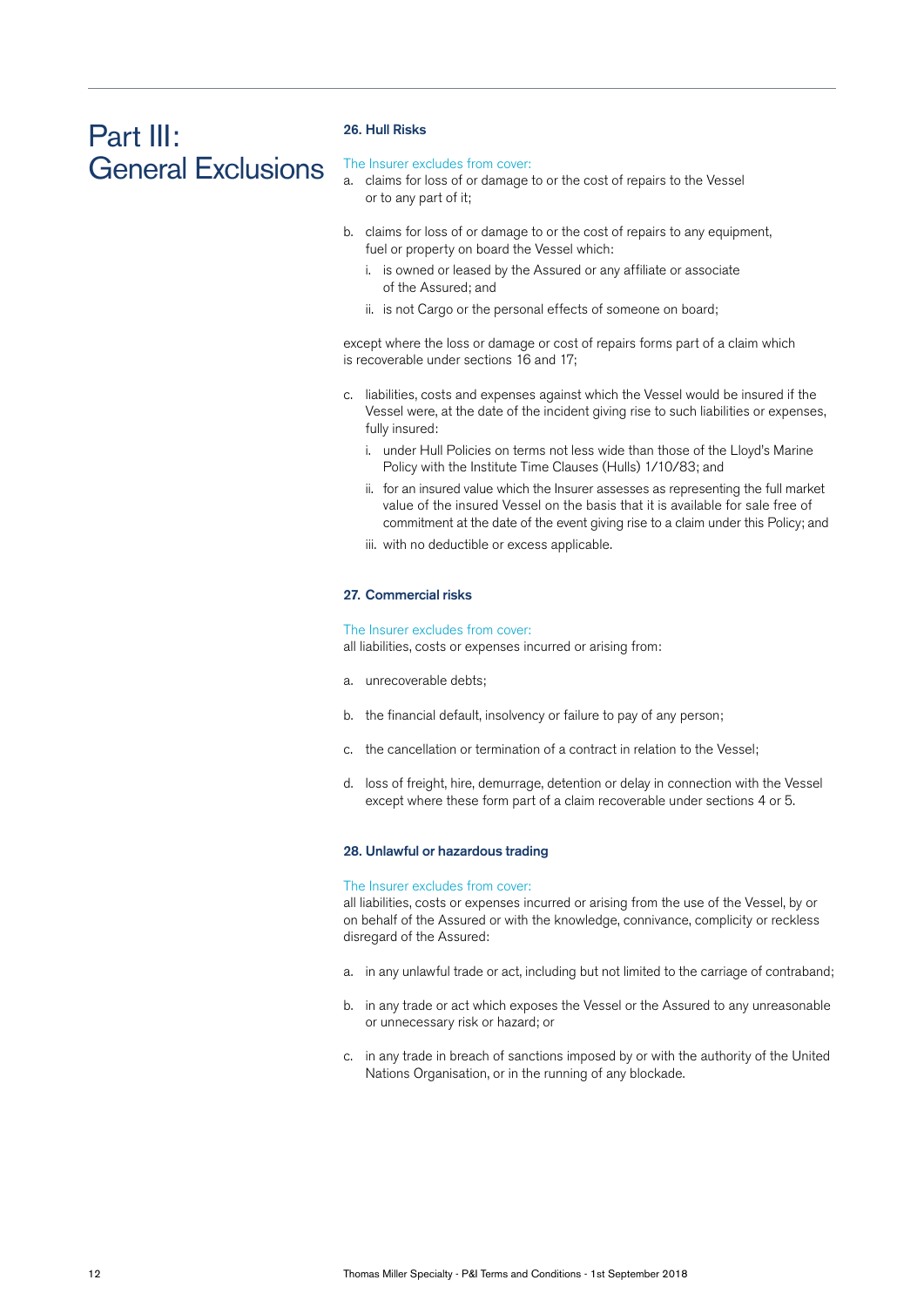# Part III: General Exclusions (continued)

### 29. Specialist Operations

#### The Insurer excludes from cover:

- a. liabilities, costs or expense arising from the use of the Vessel for Specialist Operations unless:
	- i. the Insurer has agreed additional cover under section 21; or
	- ii. sub-section b. applies.

#### The Insurer does not exclude from cover:

- b. liabilities, costs or expense arising from the use of the Vessel for Specialist Operations in respect of:
	- i. personal injury, illness or death of Crew and other persons on board the Vessel;
	- ii. the wreck removal of the Vessel;
	- iii. oil pollution from the Vessel;

to the extent that the Insurer otherwise covers these liabilities, costs or expenses under this Policy.

#### 30. War & terrorism risks exclusion

#### The Insurer excludes from cover:

all liabilities, costs or expenses incurred or arising from:

- a. war, civil war, revolution, rebellion, insurrection, or civil strife arising there from, or any hostile act by or against a belligerent power, or any act of terrorism;
- b. capture, seizure, arrest, restraint or detainment (barratry and piracy excepted) and the consequences thereof or any attempt thereat;
- c. mines, torpedoes, bombs, rockets, shells explosives or other weapons of war, save that this exclusion does not apply to:
	- i. liabilities arising solely by reason of the transport of such weapons; or
	- ii. use of such weapons as the result of a government order or with the Insurer's agreement in order to avoid or mitigate liabilities which would otherwise fall within the cover provided by this Policy.

#### 31. Nuclear, chemical, biological & cyber risks

#### The Insurer excludes from cover:

all liabilities costs or expenses incurred or arising from:

- a. ionising radiations from or contamination by radioactivity from any nuclear fuel or from any nuclear waste or from the combustion of nuclear fuel;
- b. the radioactive, toxic, explosive or other hazardous or contaminating properties of any nuclear installation, reactor or other nuclear assembly or nuclear component thereof;
- c. any weapon of war employing atomic or nuclear fission and/or fusion or other like reaction or radioactive force or matter;
- d. the radioactive, toxic, explosive or other hazardous or contaminating properties of any radioactive matter. The exclusion in this sub-section does not extend to radioactive isotopes, other than nuclear fuel, when such isotopes are being prepared, carried, stored, or used for commercial, agricultural, medical scientific or other similar peaceful purposes;
- e. any chemical, biological, bio-chemical or electromagnetic weapon;
- f. the use or operation, as a means for inflicting harm, of any computer, computer, system, computer software programme, malicious code, computer virus or process, or any other electronic system.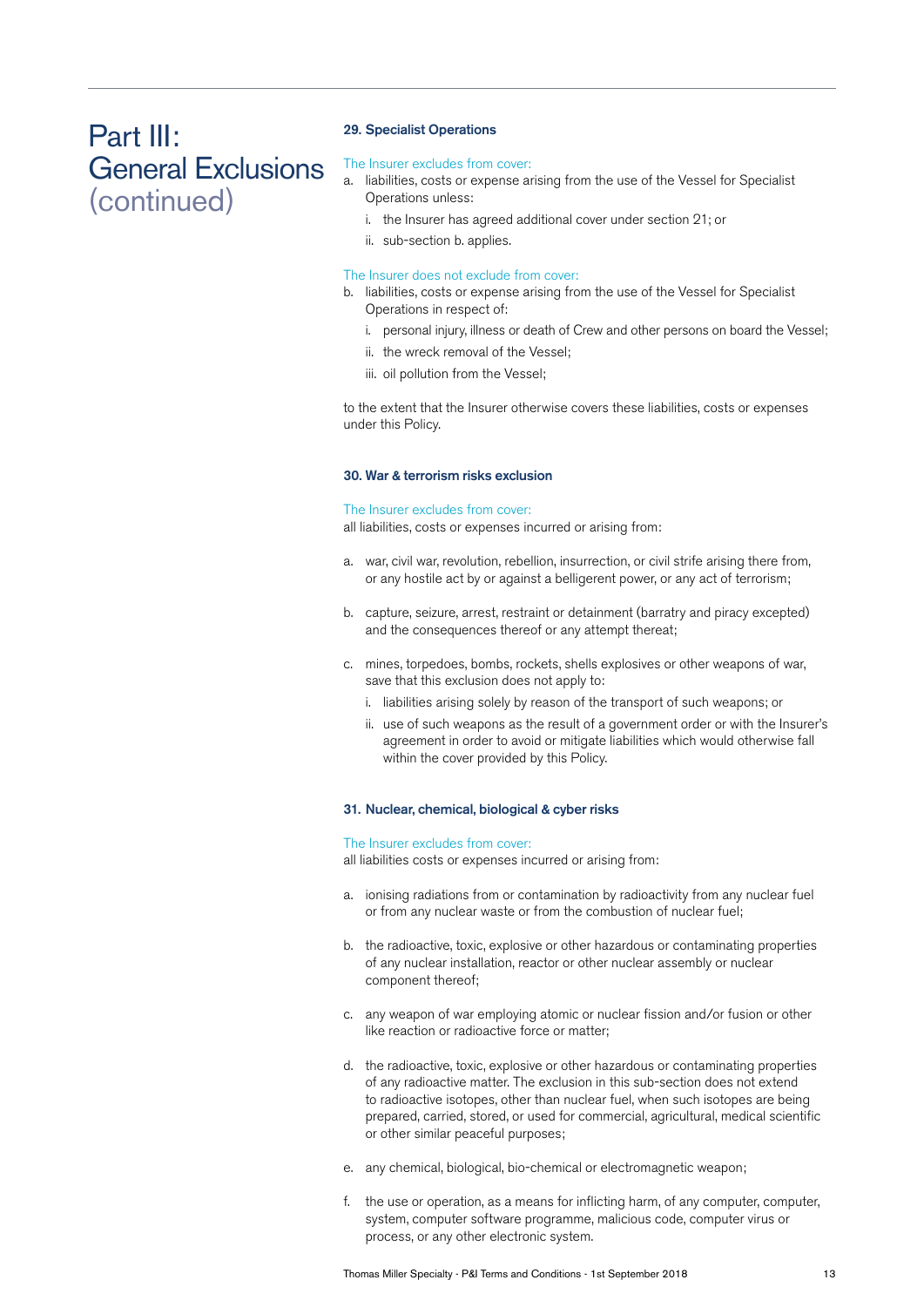# Part III: General Exclusions (continued)

# 32. Sanctions

No (re)insurer shall be deemed to provide cover and no (re)insurer shall be liable to pay any claim or provide any benefit hereunder to the extent that the provision of such cover, payment of such claim or provision of such benefit would expose that (re)insurer to any sanction, prohibition or restriction under United Nations resolutions or the trade or economic sanctions, laws or regulations of the European Union, United Kingdom or United States of America.

### 33. Double insurance

#### The Insurer excludes from cover:

- a. any claim falling within the scope of the cover provided under any other insurance in respect of the Assured or the Vessel whether or not the other insurance contains a term limiting or excluding liability on the basis of double insurance;
- b. any deductible, excess or franchise applicable under such other insurance.

### 34. Contractual liabilities and indemnities

#### The Insurer excludes from cover:

liabilities, costs, expenses or the payment of compensation or wages, arising:

- a. under the terms of a contract to which the Assured is party; or
- b. under the terms of an indemnity granted by the Assured;

unless the Insurer has previously approved the terms of the contract or indemnity in question and agreed the terms of any additional cover in writing.

#### 35. Punitive damages

The Insurer excludes from cover: liability imposed by any court or tribunal for the payment of:

- a. punitive or exemplary damages; or
- b. any sum payable in favour of a third party which is not compensatory in nature, unless covered under section 18.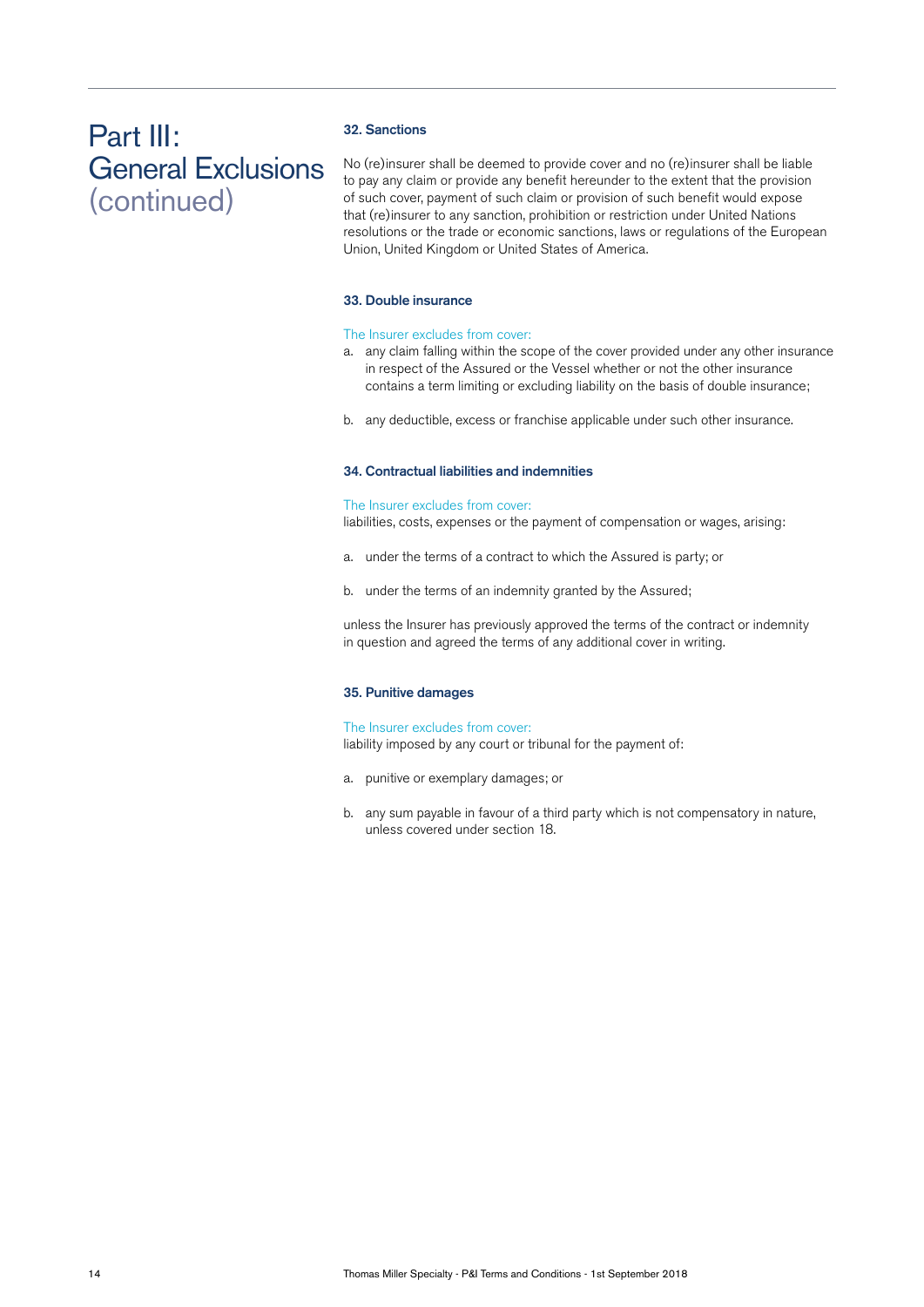# Part IV: **Conditions** Relating to the Vessel and its Management

# 36. Classification

### The Assured warrants:

- a. that the Vessel is classed with a classification society approved by the Insurer at the time of inception of this Policy and that the Vessel shall be so classed throughout the Policy Period;
- b. that it shall comply with the rules of that classification society;
- c. that it shall comply with any recommendation or requirement issued by the classification society in accordance with those rules within any period or by any date stated for compliance;
- d. that it shall notify and secure the Insurer's approval in writing of any intended change of classification society in respect of the Vessel, stating in full all outstanding requirements, recommendations and restrictions to which the Vessel is subject; and
- e. that it shall notify the classification society as soon as practicable of any event or circumstance which may affect the class of the Vessel, including but not limited to any event or circumstance which might cause the classification society to impose a requirement or make a recommendation under its rules.

# The Assured must:

- f. disclose all information and documents that the Insurer may require relating to the class of the Vessel, including but not limited to information and documents relating to:
	- i. any requirements or recommendations imposed;
	- ii. any special survey or dry-docking of the Vessel; and
	- iii. the granting of any extensions by the classification society under its rules.

# Conditions applicable to this section:

- g. in the event of any non-compliance by the Assured with the terms set out in this section, the Insurer shall be entitled:
	- i. to refuse cover under this insurance in accordance with any statutory rights the Company may have;
	- ii. to terminate this Policy with immediate effect; or
	- iii. to vary or restrict the terms of this Policy.

# 37. Flag state

### The Assured warrants:

- a. that at the time of inception of this Policy the Vessel complies with all requirements of the Vessel's flag state including those relating to:
	- i. the construction, condition, manning and equipping of the Vessel;
	- ii. the maintenance of valid statutory certificates issued by or on behalf of the Vessel's flag state; and
- b. the Vessel must comply with all such requirements throughout the Policy Period.

### Conditions applicable to this section:

- c. in the event of any non compliance by the Assured with the terms set out in this section, the Insurer shall be entitled:
	- i. to refuse cover under this insurance in accordance with any statutory rights the Company may have;
	- ii. to terminate this Policy with immediate effect; or
	- iii. to vary or restrict the terms of this Policy.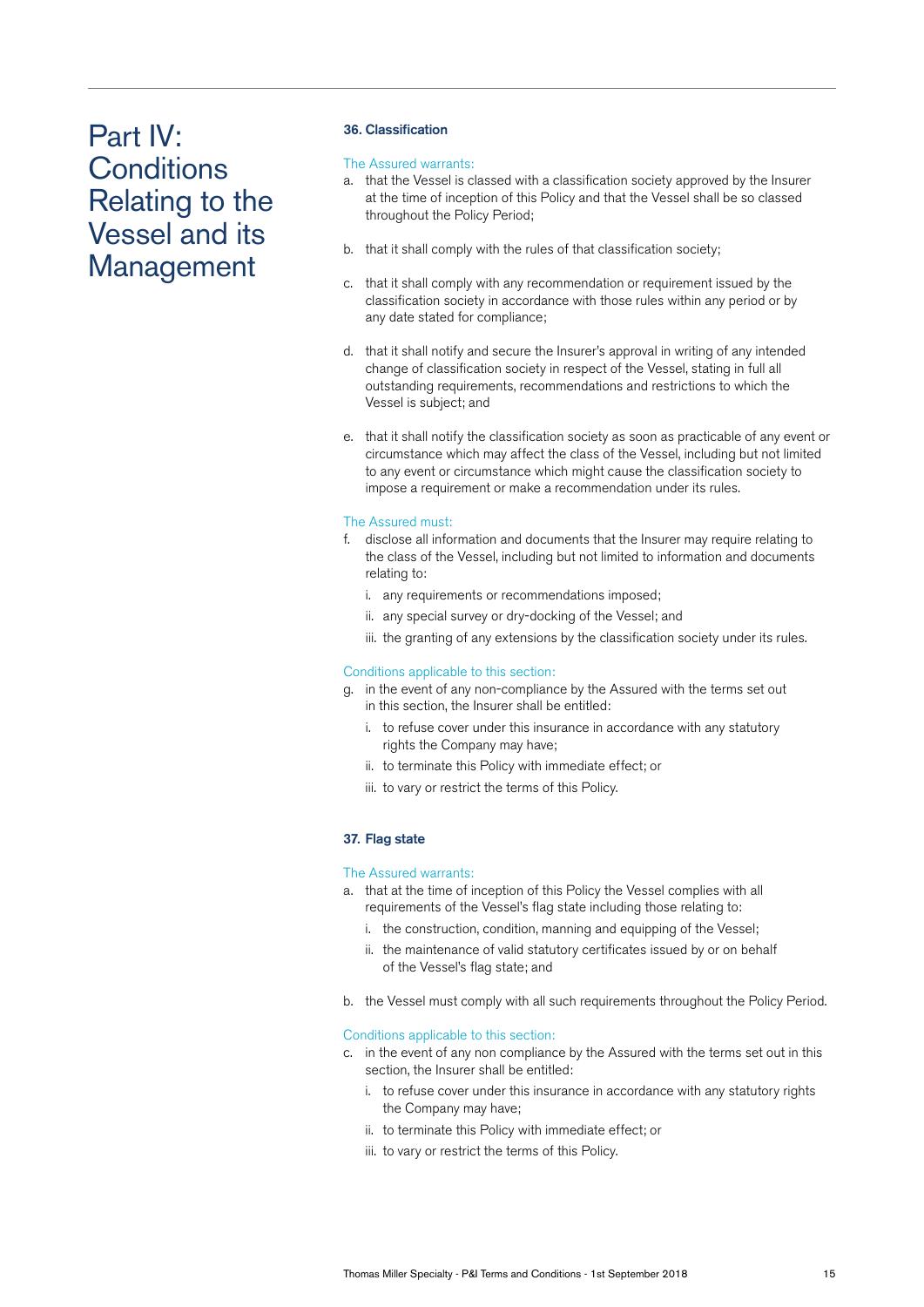# Part IV: **Conditions** Relating to the Vessel and its Management (continued)

# 38. International Safety Management (ISM) code

### The Assured warrants:

- a. that if the Vessel is required to comply with the ISM code, then at the time of the inception of this Policy and throughout the Policy Period:
	- i. the Vessel has a valid safety management certificate;
	- ii. the Assured, owner or manager of the Vessel has a valid document of compliance; and
	- iii. the Assured, owner or manager of the Vessel has implemented, maintains and operates a safety management system in accordance with the requirements of the ISM code.

#### The Assured must:

b. provide a copy of the safety management certificate or document of compliance if the Insurer requires it at any time.

# Conditions applicable to this section:

- c. in the event of any non compliance by the Assured with the terms set out in this section, the Insurer shall be entitled:
	- i. to refuse cover under this insurance in accordance with any statutory rights the Company may have;
	- ii. to terminate this Policy with immediate effect; or
	- iii. to vary or restrict the terms of this Policy.

#### 39. Survey or audit requirements

#### The Insurer may:

- a. at any time before or after inception of the Policy Period appoint a suitably qualified person to carry out on its behalf
	- i. an inspection of the Vessel; or
	- ii. an audit of the Assured's management systems.

#### The Assured must:

- b. when notified of the Insurer's intention to carry out any inspection or audit:
	- i. co–operate with the Insurer to facilitate the arrangements for that inspection or audit; and
	- ii. comply with any recommendations the Insurer may make following the inspection or audit.

### Conditions applicable to this section:

- c. in the event of any non compliance by the Assured with the terms set out in this section, the Insurer shall be entitled:
	- i. to refuse cover under this insurance in accordance with any statutory rights the Company may have;
	- ii. to terminate this Policy pursuant to section 48d; or
	- iii. to vary or restrict the terms of this Policy.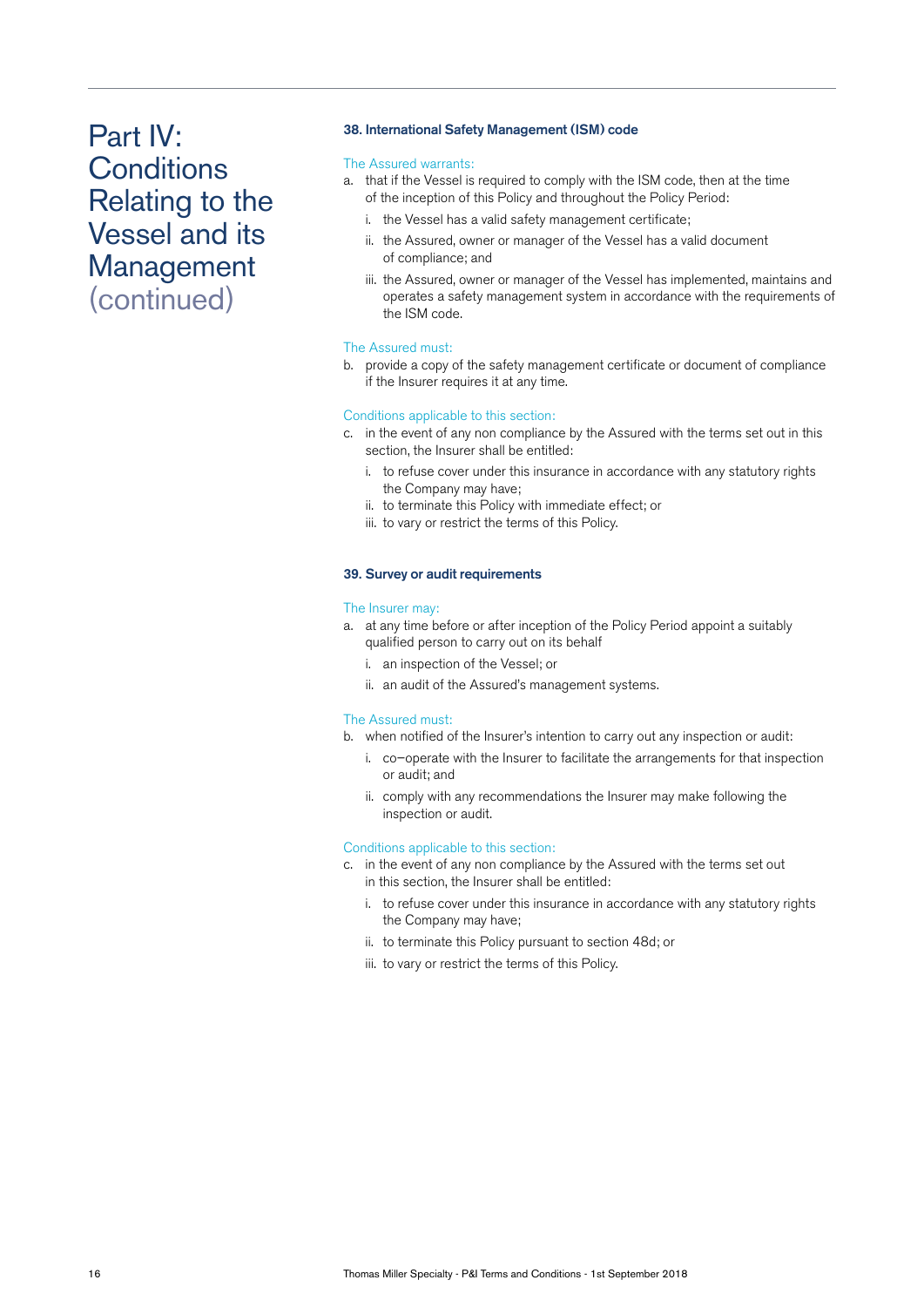# Part V: Claim Notification, Procedures and **Recoveries**

### 40. Reporting a claim

#### The Assured must:

- a. notify the Insurer as soon as reasonably practicable of any event which may give rise to a claim under this Policy;
- b. inform the Insurer of all information and material relating to the event known to or in the possession of the Assured or its agents and produce it to the Insurer on request;
- c. inform the Insurer of any opportunity that may be available to carry out surveys, inspections, interviews, medical examinations or otherwise to collect information relating to the event;
- d. co-operate with the Insurer and any persons appointed to carry out surveys, inspections, interviews, medical examinations or otherwise to collect information relating to the event;
- e. notify the Insurer as soon as reasonably practicable of any legal or other proceedings brought against the Vessel or the Assured and inform the Insurer of all material developments in those proceedings;
- f. co-operate with the Insurer and any person appointed to defend any legal or other proceedings or to prosecute any legal or other proceedings commenced by the Assured.
- g. make any claim under this insurance for reimbursement of a liability, cost or expense within twelve months of:
	- i. the date of any final judgment or award in respect of the liability cost or expense; or
	- ii. the date of discharging any liability or of paying any costs or expenses which were not the subject of a final judgment or award.

### Conditions applicable to this section:

- h. in the event of any non compliance by the Assured with the terms set out in this section, the Insurer shall be entitled in accordance with any statutory rights the Company may have:
	- i. to refuse payment of a claim under this Policy; or
	- ii. to limit or reduce any sum payable to the Assured in respect of a claim.

### 41. Handling a claim

# The Assured must not:

- a. admit liability to any third party;
- b. settle or compromise any claim in respect of a liability, cost or expense which might fall within the scope of this Policy; or
- c. appoint lawyers, consultants, surveyors or other advisers, or incur expenditure of legal costs or other expense or potential liability for a third party's costs

without the Insurer's prior written agreement.

#### The Insurer may:

- c. control or direct the conduct of any claim, or legal or other proceedings relating to any liability, costs or expenses which might fall within the scope of this Policy;
- d. appoint on behalf of the Assured any person to conduct or assist and advise on the conduct of any claim, investigation, attendance at an enquiry, legal or other proceedings;
- e. direct the Assured to take any step, including the conclusion of a settlement or compromise, in the conduct of any claim or legal or other proceedings; or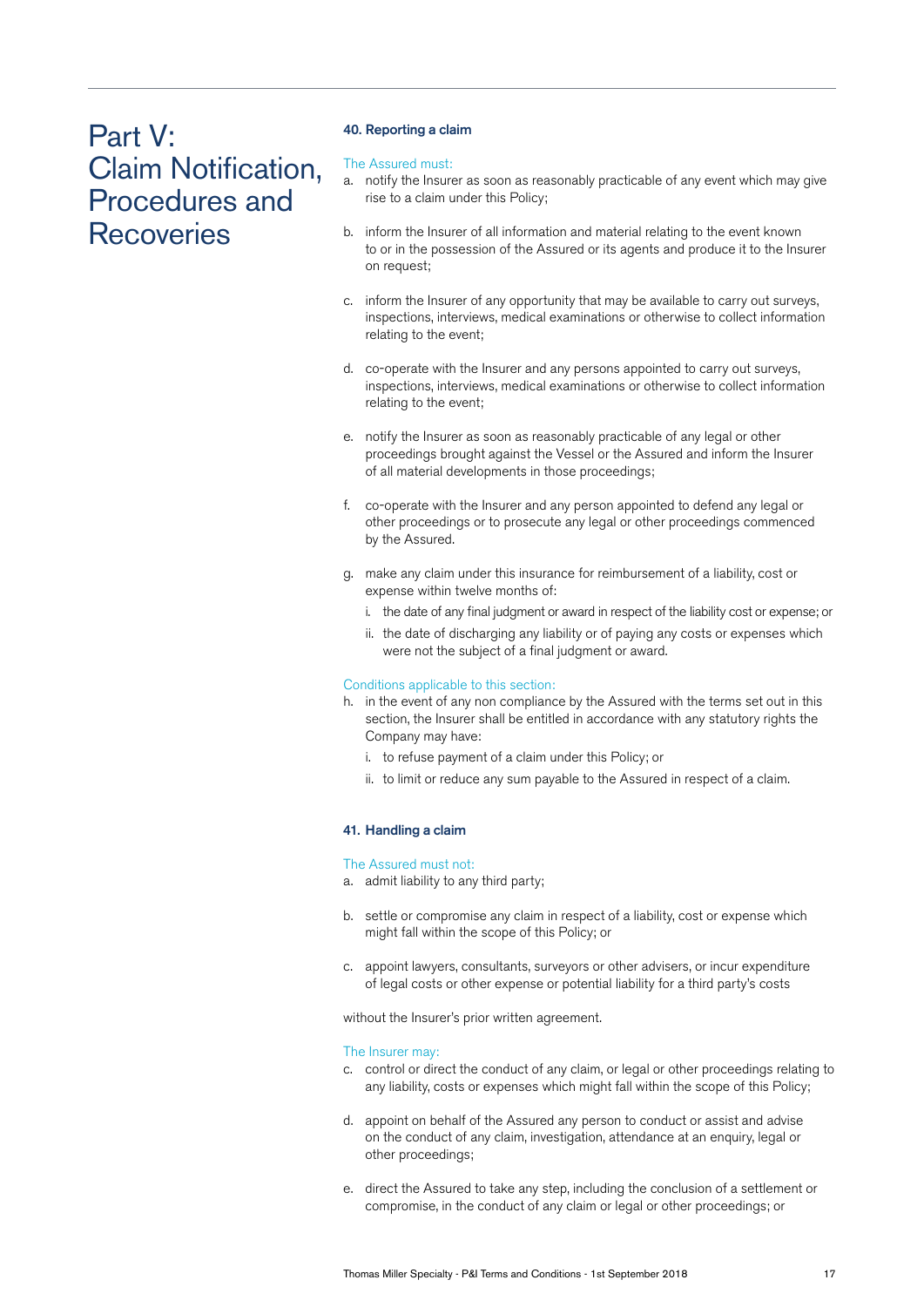# Part V: Claim Notification, Procedures and **Recoveries** (continued)

f. agree to provide security to a claimant in respect of a claim made against the Assured on such terms, including terms as to the provision of counter security or collateral by the Assured, as may be appropriate.

# Conditions applicable to this section:

- g. in the event of any non compliance by the Assured with the terms set out in this section, the Insurer shall be entitled, in accordance with any statutory rights the Company may have:
	- i. to refuse payment of a claim under this Policy; or
	- ii. to limit or reduce any sum payable to the Assured in respect of a claim whether or not by reference to any increase in the costs incurred in handling a claim.

#### 42. Scope of recovery

#### The Assured must:

- a. first discharge or pay any liability, damage or expense before seeking recovery under this Policy:
	- i. unless this Policy provides otherwise; or
	- ii. unless the Insurer decides otherwise and confirms in writing.

#### Conditions applicable to this section:

- b. the Insurer shall deduct or set off against any amount payable to the Assured:
	- i. any relevant deductible; or
	- ii. any sum owed to the Insurer by the Assured.
- c. the Insurer may:
	- i. credit against any amount payable by the Insurer to the Assured, or
	- ii. require the Assured to pay to the Insurer; any sum, up to the amount the Insurer has incurred in dealing with the claim, which the Assured has recovered or is entitled to recover from any third party in connection with the claim.
- d. the Insurer's liability in respect of any claim will in no circumstances exceed:
	- i. the liability of the Assured as fixed or determined by law, and in particular any law relating to limitation of a shipowner's liability;
	- ii. the Limit of Liability, or if relevant;
	- iii. any limit of cover agreed in respect of a particular risk.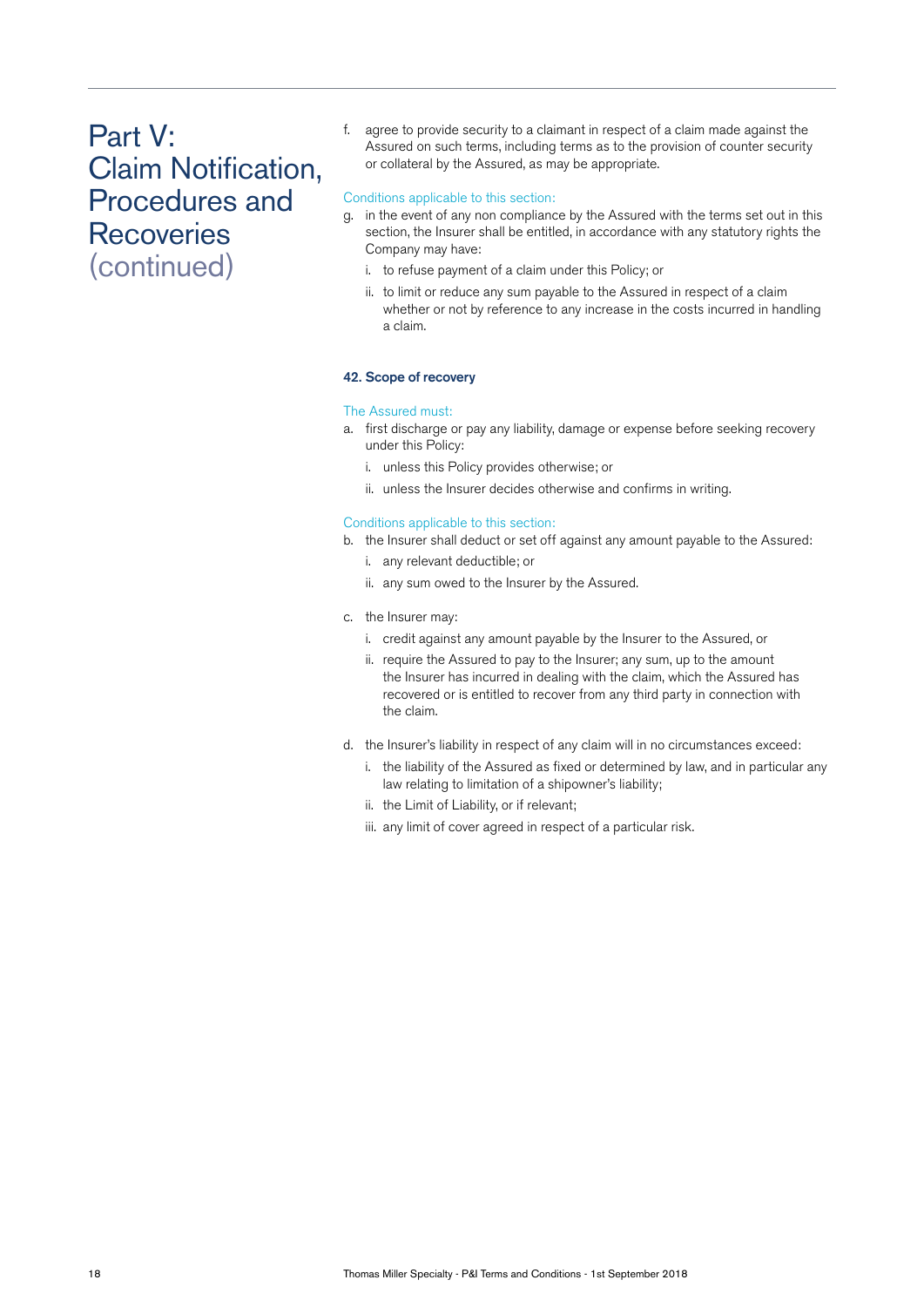# Part VI: **General Conditions**

# 43. Premium

- a. the Insurer must receive payment in full, and in accordance with the terms that the Insurer has agreed with the Assured in writing, of the following:
	- i. premium;
	- ii. (if the Insurer has agreed that premium may be paid by instalments) any instalment of premium; or
	- iii. any other sum payable by the Assured.
- b. unless the Insurer has agreed otherwise in advance, premium remains payable in full in respect of any period of lay up of the Vessel.

### Conditions applicable to this section:

- c. payment of premium is a condition precedent to the Insurer's liability under this Policy.
- d. in the event that the Insurer does not receive payment by the due date of any sum or sums due to the Insurer:
	- i. the Insurer may withhold payment to the Assured of any claim which may otherwise have been valid; and
	- ii. the Insurer may vary or restrict the terms of this Policy; or
	- iii. the Insurer may cancel this insurance after giving the Assured a minimum notice period of fourteen days within which to pay the sum or sums due, in which event the Insurer shall have no liability whatsoever in respect of any claim, whether arising before or after the cancellation.

#### 44. Joint Assureds and Co Assureds

- a. Joint Assureds shall be jointly and severally liable to pay premium due under this Policy.
- b. The Insurer may agree to include another party as a Co Assured, in which case:
	- i. cover under this Policy will only extend insofar as the Co Assured may be found liable to pay in the first instance for a liability which is properly the responsibility of the Assured by reason of a contract between the Assured and Co Assured; and
	- ii. the Insurer does not cover any amount which would not have been recoverable by the Assured had a claim in respect of that liability been made or enforced against the Assured.
- c. Any notice or communication the Insurer may send to any one Joint Assureds or Co Assured shall be deemed to have been received by all Assureds.
- d. Joint Assureds and Co Assureds shall be bound:
	- i. by any one of them in failing to disclose or in misrepresenting material information to the Insurer; and
	- ii. by the conduct of any one of them which would give rise to an entitlement on the Insurer's part to the exercise of any rights the Insurer may have to refuse cover, vary or restrict the terms of this Policy or to cancel this Policy.
- e. There is no cover under this Policy in respect of claims or liabilities arising directly or indirectly from any dispute between Assureds.
- f. Deductibles and limits provided for in this Policy shall apply to any claim by any one Assured as if the Assureds were a single Assured.
- g. Receipt by one Assured of any sum payable by the Insurer in connection with a claim shall be deemed to be receipt on behalf of all Assureds and the Insurer shall be discharged from the Insurer's liability in respect of the claim.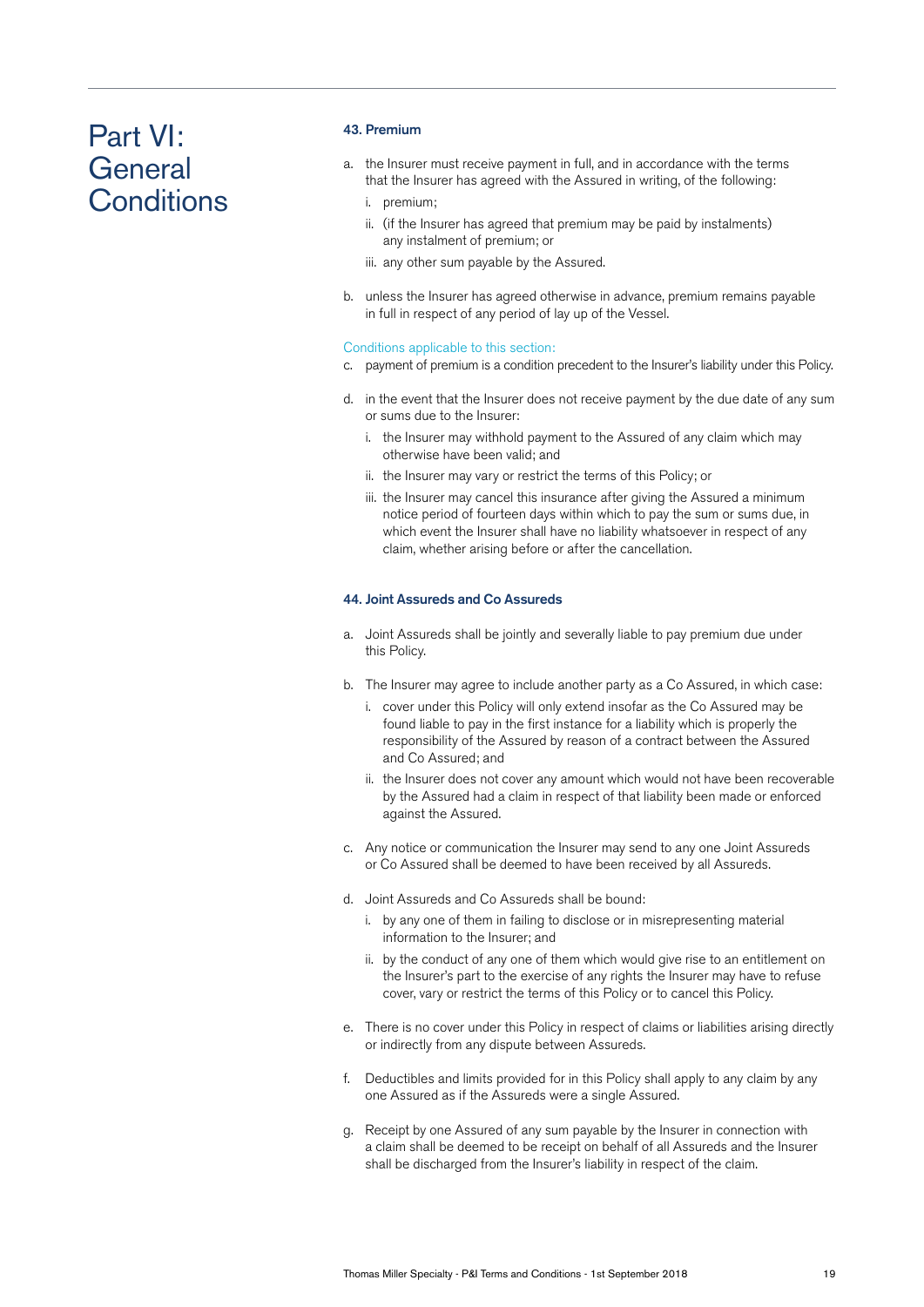# Part VI: **General Conditions** (continued)

#### 45. Common ownership

Where the Assured is the owner or part owner of:

- a. a ship, cargo or property on board a ship with which the Vessel is in collision or which the Vessel damages other than by reason of a collision, giving rise to a claim under sections 8 or 9; or
- b. property which the Vessel damages giving rise to a claim under section 10;

then the Insurer shall cover such claims as if the ship, cargo or property belonged to a third party.

### 46. Information

# The Assured must always:

- a. notify the Insurer of the following events:
	- i. sale, transfer, assignment or divestment of the Assured of all or part of his interest in the Vessel;
	- ii. mortgage, pledge or other hypothecation of the Vessel;
	- iii. any foreclosure by a mortgagee bank or any other relinquishing of possession or control of the Vessel;
	- iv. change of manager, flag state or classification society; or
	- v. total loss of or loss of contact with the Vessel; and
- b. notify the Insurer of any change in any other material information about the Vessel or the Assured.

#### 47. Set off and assignment

#### The Assured must not:

- a. set off against sums due from the Assured any sums owed to the Assured by the Insurer;
- b. assign this Policy; or
- c. assign any interest in this Policy;

unless the Insurer consents to such an assignment, in which case the Insurer may impose such terms as the Insurer may deem appropriate.

#### 48. Termination

- a. This Policy shall terminate automatically without notice in the event that the Assured, being an individual:
	- i. dies;
	- ii. becomes bankrupt;
	- iii. is the subject of a receiving order, schedule, arrangement or composition with his creditors; or
	- iv. ceases to be able to manage his business by reason of mental illness or incapacity.
- b. This Policy shall terminate automatically without notice in the event that the Assured, being a corporation:
	- i. is the subject of a compulsory winding up order or resolution for its voluntary winding up;
	- ii. is dissolved;
	- iii. is the subject of the appointment of a receiver, administrator, insolvency practitioner or manager, in respect of all or part of its business; or
	- iv. initiates any proceedings to achieve legal protection from its creditors.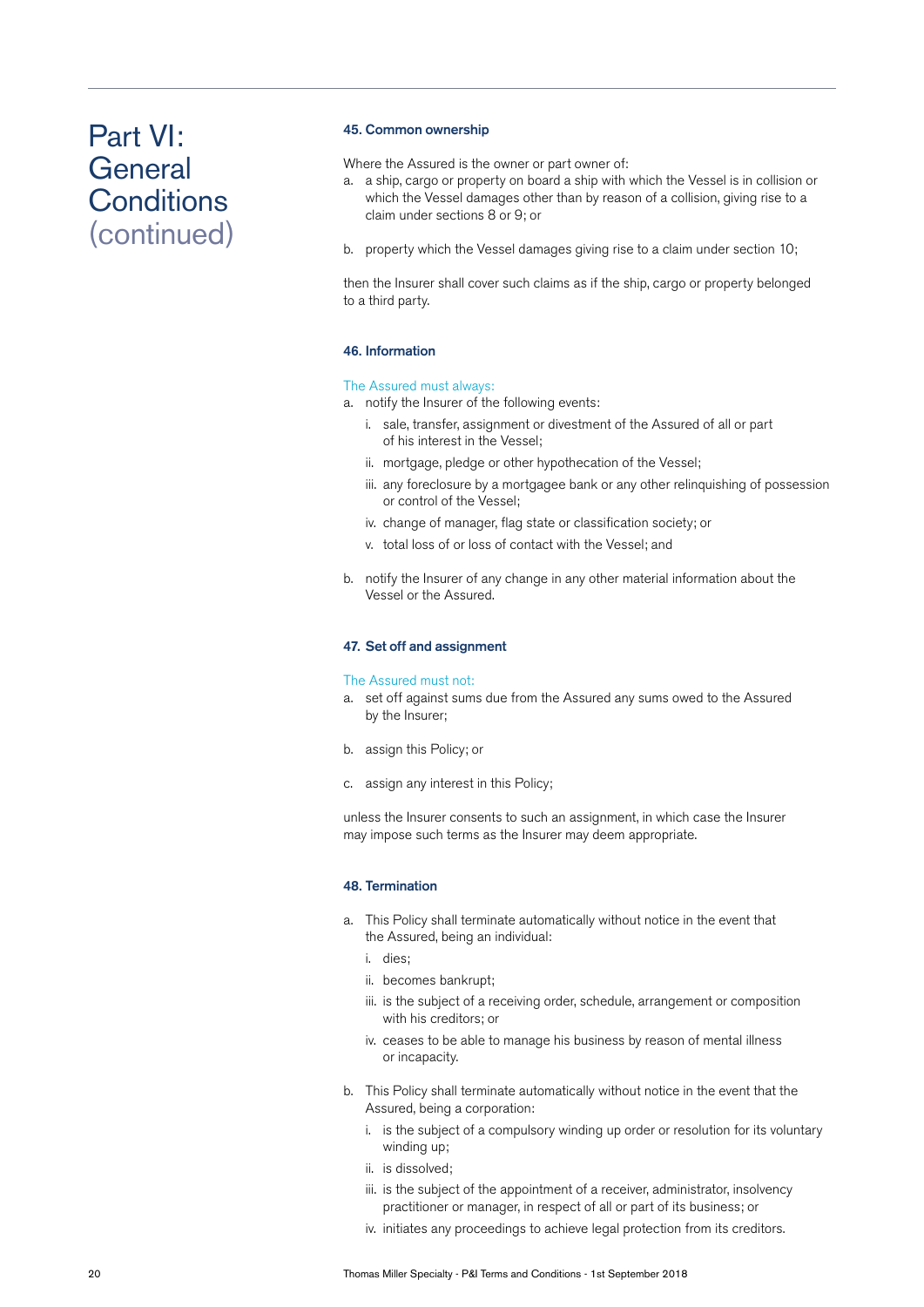# Part VI: **General Conditions** (continued)

- c. Unless the Insurer agrees in writing to maintain or reinstate cover on the same or on varied or restricted terms, cover in respect of a Vessel shall terminate automatically without notice on the occurrence of any of the following:
	- i. sale of the Vessel;
	- ii. divestment or assignment by the Assured of part or all of his interest in the Vessel;
	- iii. change of manager or flag state or classification society in respect of the Vessel;
	- iv. mortgage or pledge or other hypothecation of the Vessel;
	- v. relinquishing of possession or control of the Vessel named by the Assured or foreclosure by a mortgagee bank in respect of the Vessel; or
	- vi. total loss of the Vessel, meaning:
		- an actual total loss;
		- a constructive total loss;
		- an agreement by the Vessel's hull insurers to a compromised or arranged total loss;
		- circumstances where the Insurer concludes that the Vessel is a total loss and notifies the Assured in writing accordingly; or
		- the Vessel named cannot be located or contacted for a consecutive period of ten days.
- d. The Insurer may terminate this Policy or the insurance in respect of a Vessel at any time by giving fourteen (14) days' notice.

#### Conditions applicable to this section:

- e. where this Policy or the insurance in respect of a Vessel terminates pursuant to sub-section c.vi of this section:
	- i. the Insurer shall remain liable for valid claims prior to the date of termination;
	- ii. the Insurer shall remain liable in respect of any valid claims arising directly by reason of the casualty giving rise to the total loss of the Vessel; and
	- iii. there shall be no right to a return of premium in respect of the Vessel.
- f. where this Policy or the insurance in respect of a Vessel terminates pursuant to any other part of this section:
	- i. subject to Part IV, the Insurer shall remain liable for valid claims prior to the date of termination; and
	- ii. the Assured shall be entitled to a return of premium in respect of the period after termination on a pro rata, per day basis.

# 49. Notices

- a. Any notice the Insurer sends to the Assured shall be sent to the address, e-mail address or fax number set out in the Certificate.
- b. Notices by the Assured shall be sent to:

The P&I team Thomas Miller Specialty, 90 Fenchurch Street, London, EC3M 4ST

or to such other address as the Insurer may notify to the Assured from time to time.

#### 50. Complaints

Should the Assured wish to make a complaint, please contact the Insurer's complaints' team at: Complaints department Thomas Miller Specialty, 90 Fenchurch Street, London, EC3M 4ST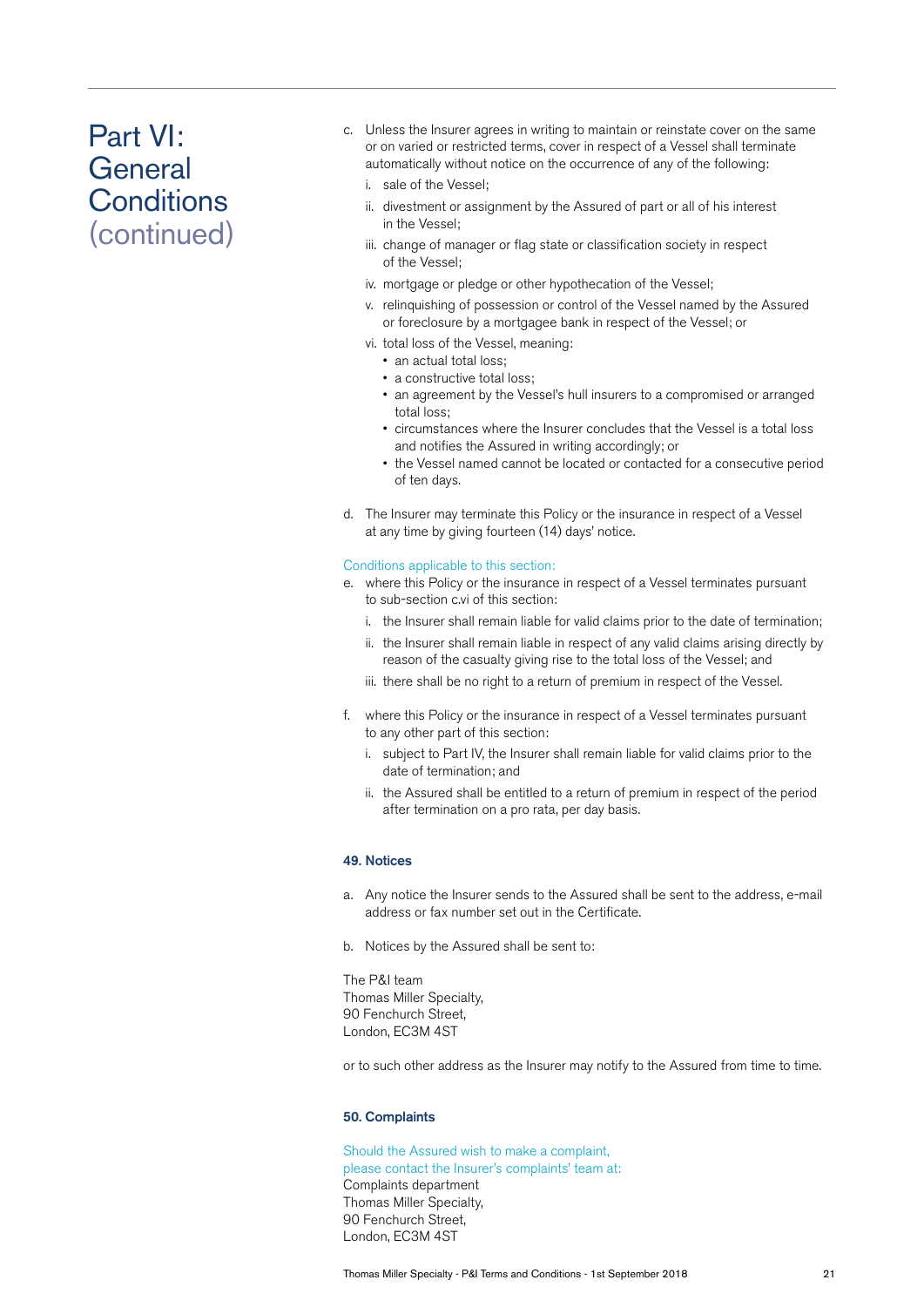# Part VI: **General Conditions** (continued)

In the event the Assured remains dissatisfied, the complaint may be referred to the Financial Ombudsman Service (FOS). The FOS is an independent service in the UK for settling disputes between consumers and businesses providing financial services. You can find more information on the FOS at www.financial-ombudsman.org.uk.

# The contact details for the FOS are:

The Financial Ombudsman Service Exchange Tower London E14 9SR

Telephone: 0800 023 4567 (calls to this number are free from "fixed lines" in the UK) or 0300 123 9123 (calls to this number are charged at the same rate as 01 and 02 numbers on mobile phone tariffs in the UK)

e-mail: complaint.info@financial-ombudsman.org.uk.

### 51. Governing Law

- a. This Policy shall be governed by and construed in accordance with English law, and the Marine Insurance Act 1906 and Insurance Act 2015 shall apply.
- b. With the exception of the provisions at section 1a and b, this Policy does not and is not intended to confer any right or benefit on any third party for the purposes of the Contracts (Rights of Third Parties) Act 1999.

# 52. Dispute Resolution

a. In the event that the Insurer is seeking to recover any sum owed to the Insurer by the Assured, the Insurer shall be entitled to commence and maintain an action in any jurisdiction for its recovery, and the Assured hereby submits to the jurisdiction of the High Court of Justice of England in respect of any proceedings the Insurer may commence in that jurisdiction for the purpose.

 Notwithstanding the foregoing the Insurer may in the alternative refer the claim to arbitration in London in accordance with the procedure in sub- section b. below.

b. In the event of any other dispute or difference arising between the Insurer and the Assured, it shall be referred to arbitration in London with LMAA rules to apply. One arbitrator shall be appointed by the Assured and one arbitrator by the Insurer, with a third arbitrator appointed by the arbitrators. All arbitrators to be full or aspiring full members of the LMAA. The submission to arbitration and all the arbitration proceedings shall be subject to the provisions of the Arbitration Act 1996, and any statutory modification or re-enactment of that Act then in force.

### 53. Time bar

Any action or proceeding against the Insurer for the reimbursement of any liability, cost or expense under or by virtue of this Policy is waived and absolutely barred unless commenced within two years of:

- i. the date of any final judgment or award in respect of the liability, cost or expense; or
- ii. the date of discharging any liability or of paying any costs or expenses which were not the subject of a final judgment or award.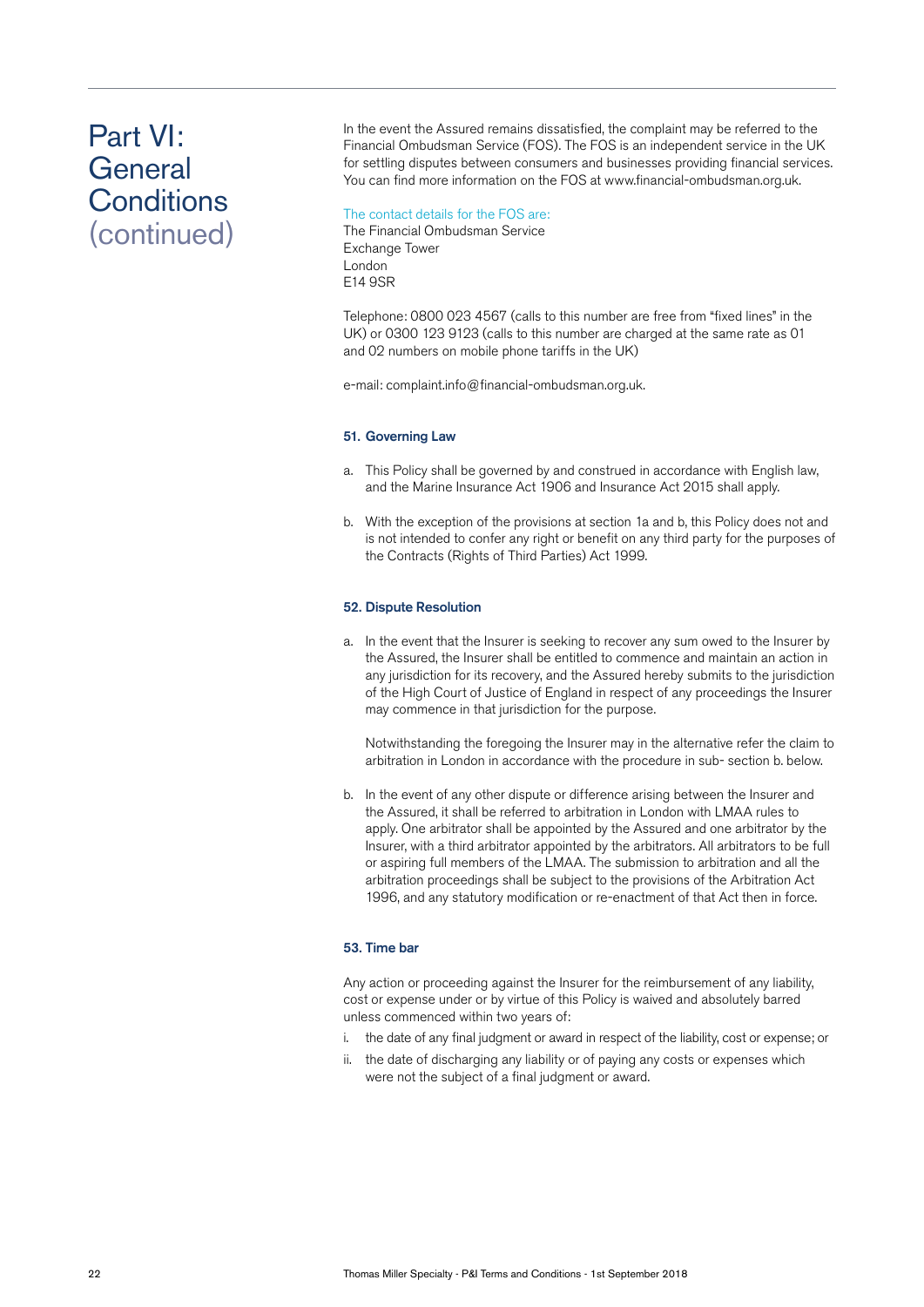# Part VII: **Definitions**

References to the singular shall include the plural and vice versa.

References to a person shall include a natural person, or any incorporated or unincorporated legal entity.

#### Assured

The person or persons named in the Certificate and insured under this Policy. The word Assureds shall refer to Joint Assureds or Co- Assureds as the context may require.

#### Cargo

Goods, including packaging or securing materials, but excluding containers supplied by or on behalf of the Assured, which are the subject of a contract of carriage with the Assured.

#### **Certificate**

The certificate of insurance attaching to this Policy.

#### **Crew**

Any person engaged or employed to serve on board the Vessel under a seafarer's employment agreement or other contract of employment or service, or articles of agreement, including a substitute for such person.

#### Defence Costs

legal, consultancy, surveyor or other third party adviser costs, disbursements and expenses incurred to investigate or protect the Assured's legal position or in connection with claims, disputes or Proceedings but not including the Assured's own costs or expenses, and not including the costs of providing or maintaining any property, guarantee, bond or other asset given as security unless and to the extent the Insurer in its discretion decides otherwise.

#### Hague Rules

The International Convention for the Unification of Certain Rules relating to Bills of Lading signed at Brussels, 25 August 1924.

#### Hague –Visby Rules

The International Convention for the Unification of Certain Rules relating to Bills of Lading signed at Brussels, 25 August 1924 as amended by the Protocol signed at Brussels on 23 February 1968 and the Protocol signed at Brussels on 21 December 1979.

#### Hamburg Rules

The United Nations Convention on the Carriage of Goods by Sea signed at Hamburg on 31 March 1978.

### Hull Policy

The insurance policy or policies in respect of the Vessel's hull and machinery, increased value and excess liability.

#### Insurer

As named in the Certificate.

#### MLC 2006

Maritime Labour Convention 2006 as amended on 11 April 2014.

#### Passenger

A person on board the Vessel by reason of holding a ticket or contract for passage on board the Vessel.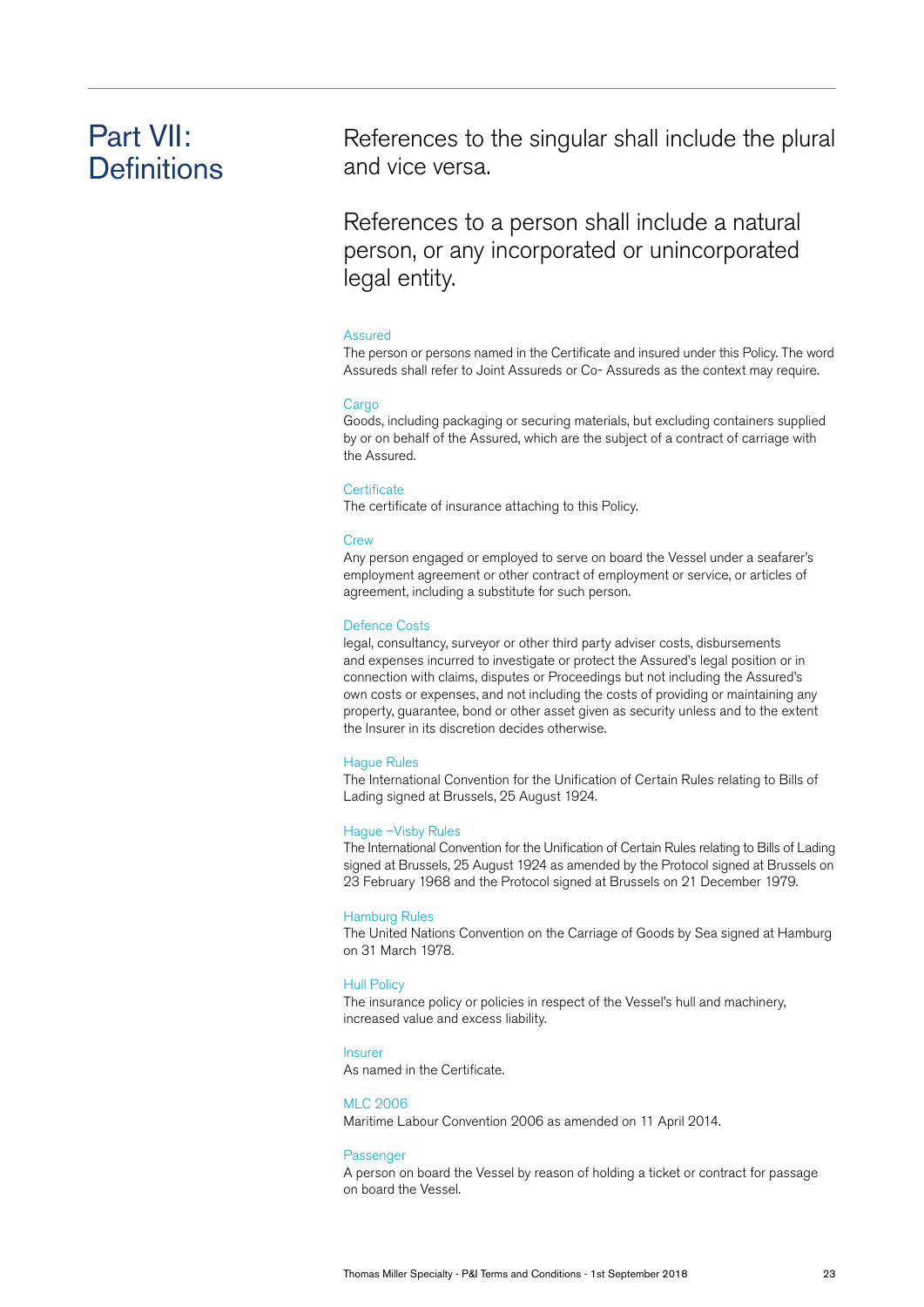# Part VII: **Definitions** (continued)

# Proceedings

Court, arbitration and other legal proceedings including mediation or other recognised forms of alternative dispute resolution and the enforcement of judgments, awards or orders made in those proceedings

# **Policy**

The contract of insurance set out herein and as prescribed in the Certificate.

#### Policy Period

The period of insurance as set out in the Certificate. SCOPIC - Special Compensation Protection and Indemnity Clause.

# Ship

Any ship, boat, or any structure or description of vessel, used or intended to be used on, in, under or over water, including such ship, boat, or any structure or description of vessel under construction, or any part or proportion of the tonnage thereof or share therein.

### Specialist Operations

Those operations listed in section 21 a.i - xiii and any other activities of a similar nature or ancillary thereto.

#### **Towcon**

International Ocean Towage Agreement (Lump Sum) published by the Baltic and International Maritime Council.

### **Towhire**

International Ocean Towage Agreement (Daily Hire) published by the Baltic and International Maritime Council.

#### Valuables

Includes money, securities or negotiable instruments, precious or rare metals, bullion, precious stones, fine art, precious or rare articles.

#### Vessel

The ship or ships named in the Certificate.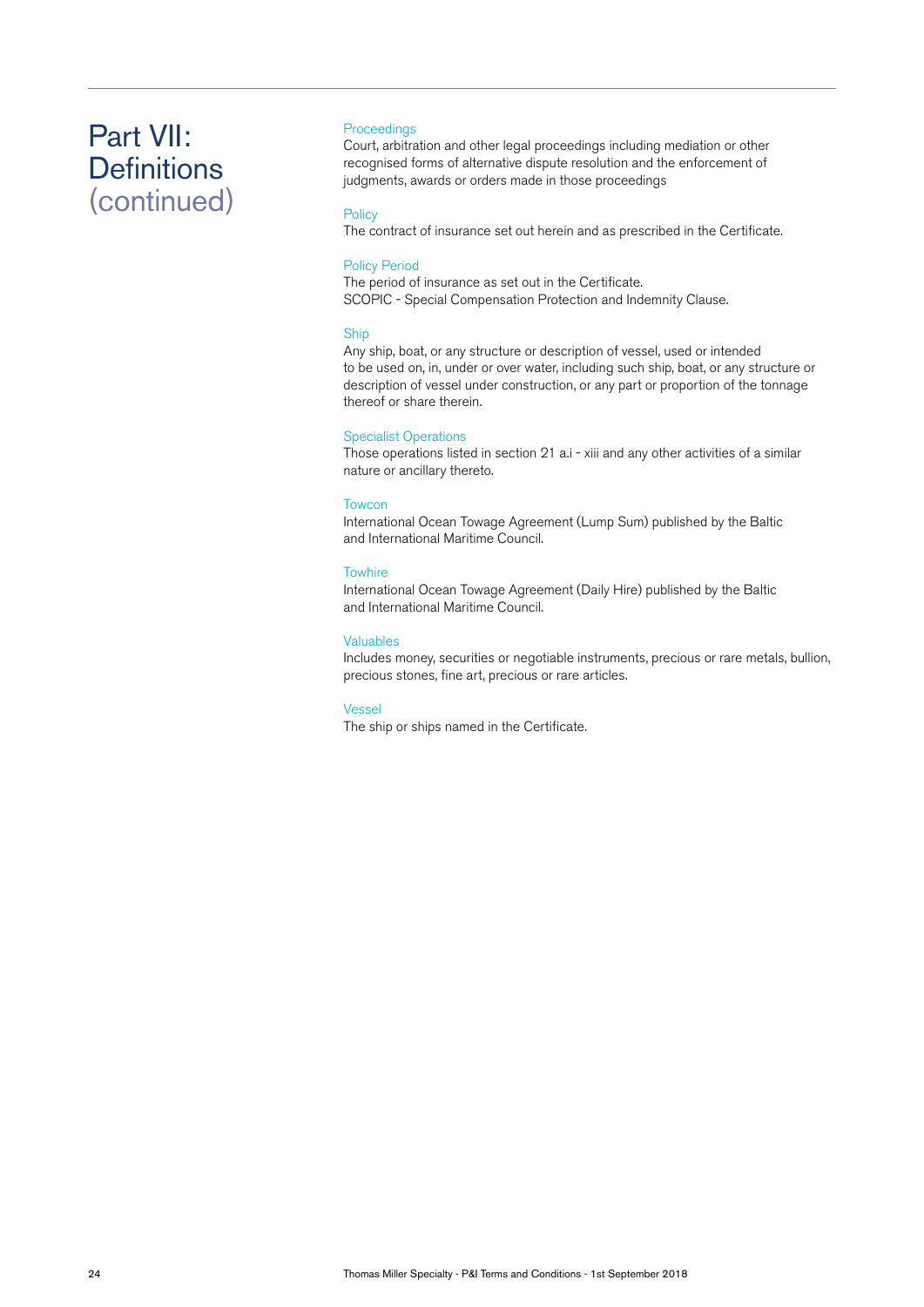| <b>Notes</b> |  |  |
|--------------|--|--|
|              |  |  |
|              |  |  |
|              |  |  |
|              |  |  |
|              |  |  |
|              |  |  |
|              |  |  |
|              |  |  |
|              |  |  |
|              |  |  |
|              |  |  |
|              |  |  |
|              |  |  |
|              |  |  |
|              |  |  |
|              |  |  |
|              |  |  |
|              |  |  |
|              |  |  |
|              |  |  |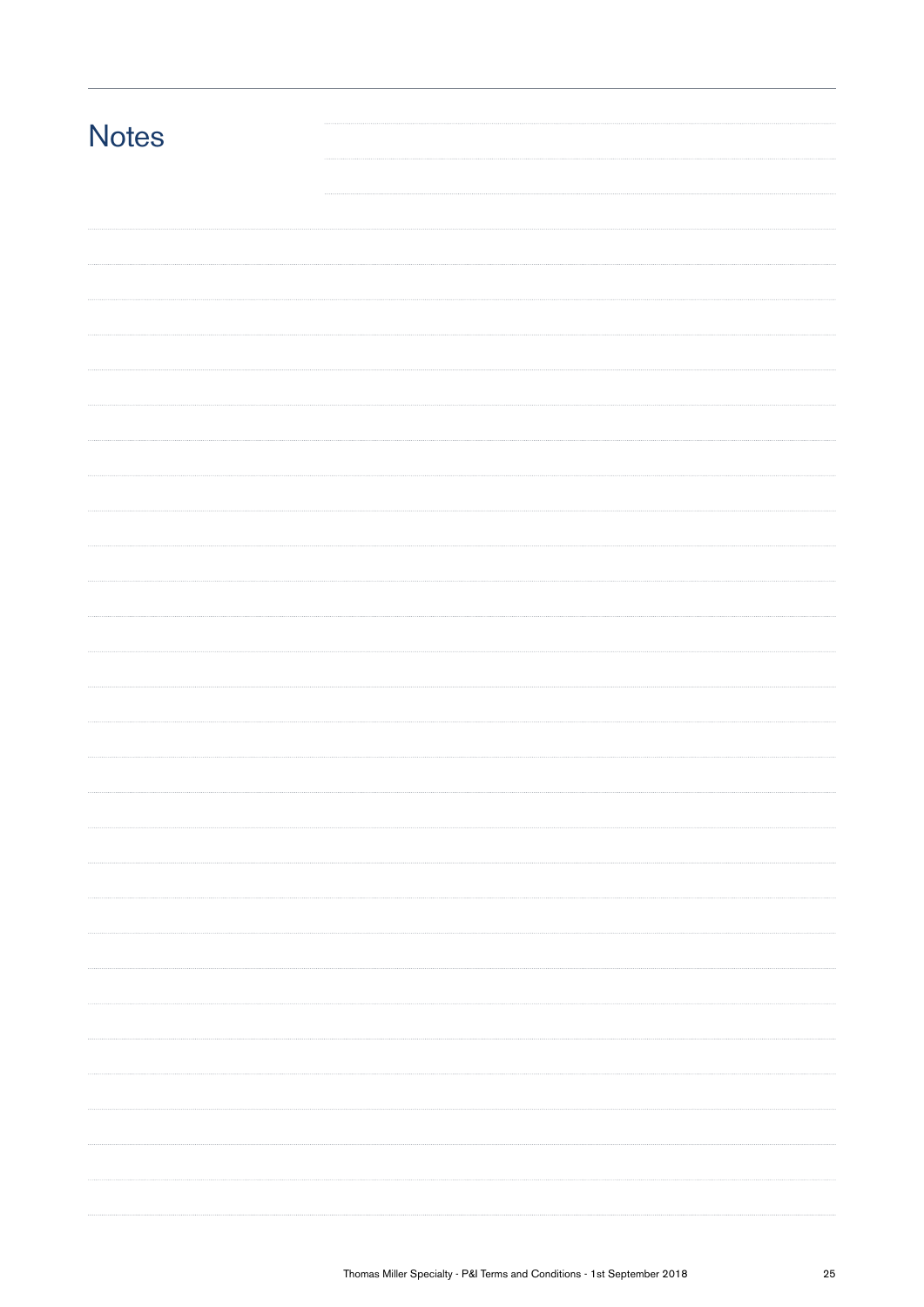| <b>Notes</b> |  |  |
|--------------|--|--|
|              |  |  |
|              |  |  |
|              |  |  |
|              |  |  |
|              |  |  |
|              |  |  |
|              |  |  |
|              |  |  |
|              |  |  |
|              |  |  |
|              |  |  |
|              |  |  |
|              |  |  |
|              |  |  |
|              |  |  |
|              |  |  |
|              |  |  |
|              |  |  |
|              |  |  |
|              |  |  |
|              |  |  |
|              |  |  |
|              |  |  |
|              |  |  |